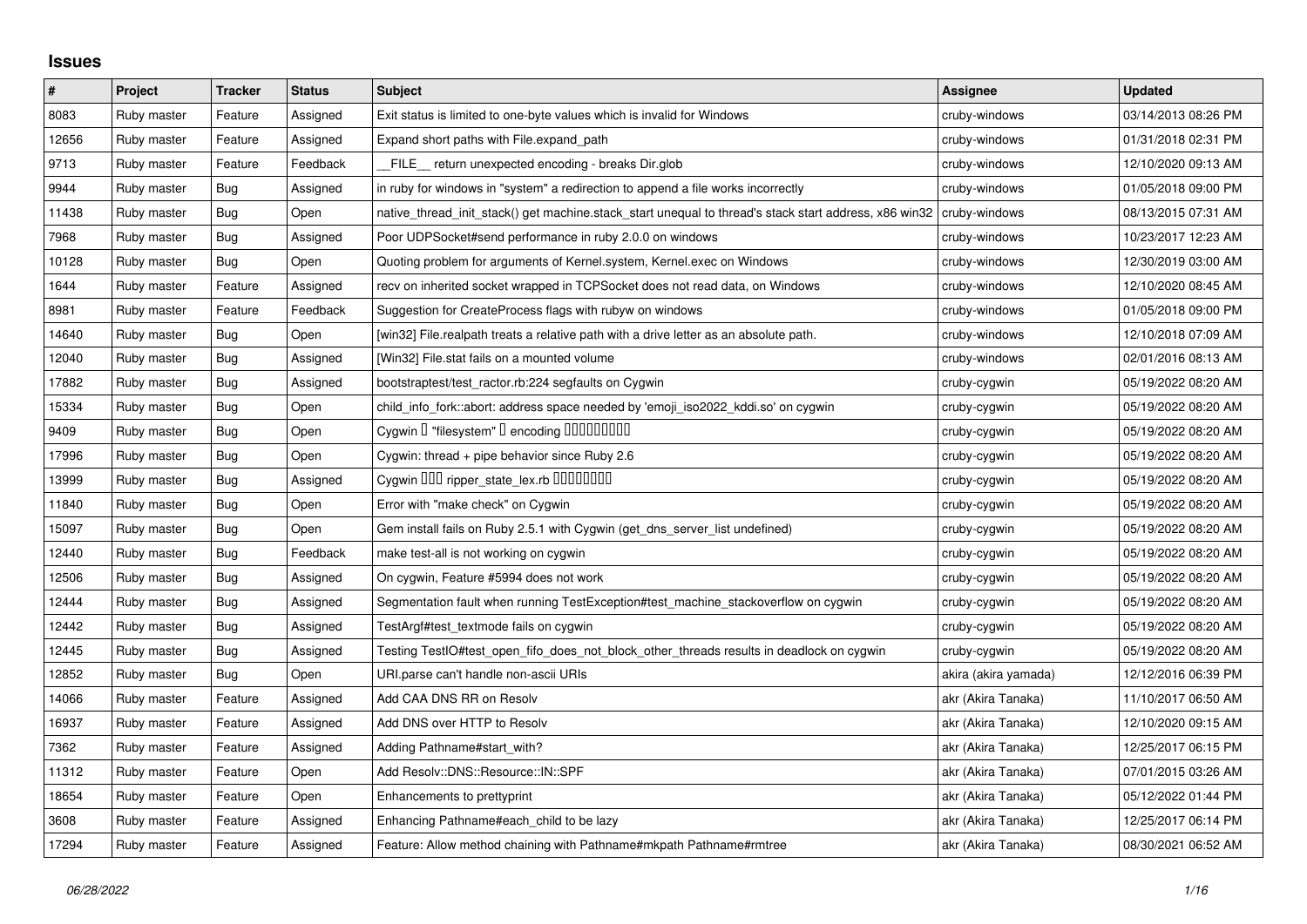| $\sharp$ | Project     | <b>Tracker</b> | <b>Status</b> | <b>Subject</b>                                                                              | <b>Assignee</b>                     | <b>Updated</b>      |
|----------|-------------|----------------|---------------|---------------------------------------------------------------------------------------------|-------------------------------------|---------------------|
| 17295    | Ruby master | Feature        | Assigned      | Feature: Create a directory and file with Pathname#touch                                    | akr (Akira Tanaka)                  | 09/28/2021 01:20 AM |
| 17297    | Ruby master | Feature        | Assigned      | Feature: Introduce Pathname.mktmpdir                                                        | akr (Akira Tanaka)                  | 08/30/2021 06:51 AM |
| 17296    | Ruby master | Feature        | Assigned      | Feature: Pathname#chmod use FileUtils.chmod instead of File                                 | akr (Akira Tanaka)                  | 08/30/2021 06:51 AM |
| 18450    | Ruby master | Feature        | Assigned      | Force break in prettyprint                                                                  | akr (Akira Tanaka)                  | 12/29/2021 02:02 PM |
| 12497    | Ruby master | Feature        | Assigned      | GMP version of divmod may be slower                                                         | akr (Akira Tanaka)                  | 08/10/2016 03:11 AM |
| 16985    | Ruby master | Feature        | Open          | Improve `pp` for `Hash` and `String`                                                        | akr (Akira Tanaka)                  | 06/26/2020 09:51 AM |
| 8445     | Ruby master | <b>Bug</b>     | Assigned      | IO.open and IO#set_enconding does not support :fallback option                              | akr (Akira Tanaka)                  | 06/14/2022 06:02 AM |
| 17473    | Ruby master | Feature        | Open          | Make Pathname to embedded class of Ruby                                                     | akr (Akira Tanaka)                  | 01/07/2022 09:25 AM |
| 10129    | Ruby master | Feature        | Assigned      | More descriptive error message for failed net/http requests                                 | akr (Akira Tanaka)                  | 01/05/2018 09:01 PM |
| 18651    | Ruby master | Bug            | Open          | oob access in CP51932 -> CP50220 transcoder                                                 | akr (Akira Tanaka)                  | 03/23/2022 01:17 PM |
| 17173    | Ruby master | Feature        | Open          | open-uri D ciphers DODOOD                                                                   | akr (Akira Tanaka)                  | 09/25/2020 09:17 AM |
| 11322    | Ruby master | Feature        | Assigned      | OpenUri: RuntimeError: HTTP redirection loop                                                | akr (Akira Tanaka)                  | 11/13/2020 03:52 AM |
| 13385    | Ruby master | Feature        | Open          | [PATCH] Make Resolv::DNS::Name validation similar to host and dig commands                  | akr (Akira Tanaka)                  | 06/16/2017 08:04 AM |
| 10459    | Ruby master | Feature        | Assigned      | [PATCH] rfc3339 method for Time                                                             | akr (Akira Tanaka)                  | 05/21/2015 08:14 AM |
| 11139    | Ruby master | Feature        | Feedback      | [PATCH] socket: support accept `sock_nonblock: (true false)'                                | akr (Akira Tanaka)                  | 07/02/2015 01:30 AM |
| 2149     | Ruby master | Feature        | Feedback      | Pathname#include?                                                                           | akr (Akira Tanaka)                  | 03/15/2018 08:19 AM |
| 10381    | Ruby master | Feature        | Feedback      | Pathname#mkdir_p, Pathname#makedirs DDDD                                                    | akr (Akira Tanaka)                  | 10/15/2014 04:27 AM |
| 7412     | Ruby master | Feature        | Assigned      | Pathname#relative_path_from does not support mixed directory separators on windows          | akr (Akira Tanaka)                  | 01/05/2018 09:00 PM |
| 10637    | Ruby master | Feature        | Assigned      | Puppet orchestration on vagrant fails with Error: Non-HTTP proxy URI                        | akr (Akira Tanaka)                  | 09/23/2020 10:23 PM |
| 13513    | Ruby master | <b>Bug</b>     | Assigned      | Resolv::DNS::Message.decode hangs after detecting truncation in UDP messages                | akr (Akira Tanaka)                  | 03/08/2021 11:35 PM |
| 14922    | Ruby master | Feature        | Assigned      | Resolv getaddresses ignores AAAA records for IPv6                                           | akr (Akira Tanaka)                  | 11/13/2020 04:01 AM |
| 10580    | Ruby master | Bug            | Open          | TestProcess#test_deadlock_by_signal_at_forking fails on ARM                                 | akr (Akira Tanaka)                  | 12/30/2019 03:00 AM |
| 17154    | Ruby master | Misc           | Open          | Update Pathname Documentation to Clarify Expected Behavior                                  | akr (Akira Tanaka)                  | 09/05/2020 01:18 PM |
| 17569    | Ruby master | Misc           | Open          | `uri` lib maintainership                                                                    | akr (Akira Tanaka)                  | 01/23/2021 10:42 AM |
| 13047    | Ruby master | Feature        | Assigned      | Use String literal instead of `String#+` for multiline pretty-printing of multiline strings | akr (Akira Tanaka)                  | 02/22/2017 07:09 AM |
| 14917    | Ruby master | Misc           | Assigned      | Add RDoc documents to tar ball                                                              | aycabta (aycabta .)                 | 07/21/2018 09:29 AM |
| 13604    | Ruby master | Feature        | Assigned      | Exposing alternative interface of readline                                                  | aycabta (aycabta .)                 | 01/20/2020 05:34 AM |
| 18459    | Ruby master | Feature        | Assigned      | IRB autocomplete dropdown colour options                                                    | aycabta (aycabta .)                 | 01/05/2022 02:15 AM |
| 15371    | Ruby master | Feature        | Assigned      | IRB with ARGV                                                                               | aycabta (aycabta .)                 | 02/14/2020 11:35 AM |
| 9507     | Ruby master | Bug            | Open          | Ruby 2.1.0 is broken on ARMv5: tried to create Proc object without a block                  | charliesome (Charlie<br>Somerville) | 01/05/2018 09:00 PM |
| 10065    | Ruby master | Feature        | Feedback      | Make `gem env` command output valid YAML                                                    | drbrain (Eric Hodel)                | 07/20/2014 10:54 PM |
| 17400    | Ruby master | <b>Bug</b>     | Open          | Incorrect character downcase for Greek Sigma                                                | duerst (Martin Dürst)               | 12/17/2020 06:56 AM |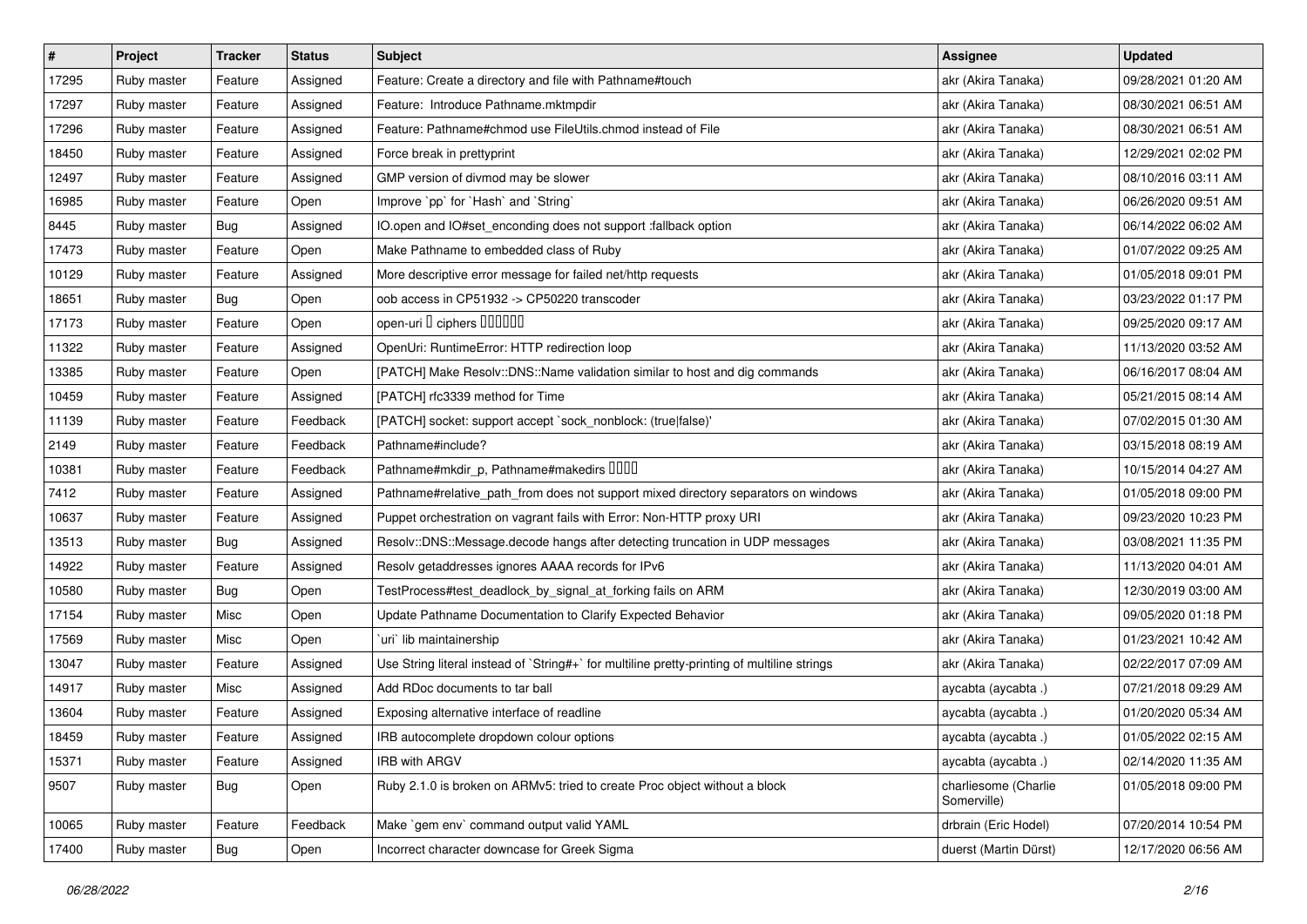| #     | Project     | <b>Tracker</b> | <b>Status</b> | <b>Subject</b>                                                                                                          | <b>Assignee</b>                   | <b>Updated</b>      |
|-------|-------------|----------------|---------------|-------------------------------------------------------------------------------------------------------------------------|-----------------------------------|---------------------|
| 16842 | Ruby master | <b>Bug</b>     | Assigned      | inspect` prints the UTF-8 character U+0085 (NEXT LINE) verbatim even though it is not printable                         | duerst (Martin Dürst)             | 02/26/2021 05:43 AM |
| 18601 | Ruby master | Bug            | Open          | Invalid byte sequences in Big5 encodings                                                                                | duerst (Martin Dürst)             | 02/23/2022 07:59 AM |
| 13671 | Ruby master | Bug            | Assigned      | Regexp with lookbehind and case-insensitivity raises RegexpError only on strings with certain<br>characters             | duerst (Martin Dürst)             | 11/30/2021 04:42 AM |
| 18337 | Ruby master | Bug            | Assigned      | Ruby allows zero-width characters in identifiers                                                                        | duerst (Martin Dürst)             | 11/24/2021 09:13 AM |
| 7742  | Ruby master | Bug            | Open          | System encoding (Windows-1258) is not recognized by Ruby to convert back to UTF-8                                       | duerst (Martin Dürst)             | 12/25/2017 06:15 PM |
| 6351  | Ruby master | <b>Bug</b>     | Assigned      | transcode table generator does not support multi characters of Unicode                                                  | duerst (Martin Dürst)             | 12/25/2017 06:15 PM |
| 18639 | Ruby master | Feature        | Open          | Update Unicode data to Unicode Version 15.0.0                                                                           | duerst (Martin Dürst)             | 03/22/2022 07:38 PM |
| 13696 | Ruby master | Feature        | Open          | Add exchange and noreplace options to File.rename                                                                       | Glass_saga (Masaki<br>Matsushita) | 12/01/2017 04:34 PM |
| 2631  | Ruby master | Feature        | Assigned      | Allow IO#reopen to take a block                                                                                         | Glass_saga (Masaki<br>Matsushita) | 05/24/2018 01:22 PM |
| 17525 | Ruby master | Feature        | Open          | Implement Happy Eyeballs Version 2 (RFC8305) in Socket.tcp                                                              | Glass_saga (Masaki<br>Matsushita) | 06/16/2022 01:08 AM |
| 7148  | Ruby master | Feature        | Assigned      | Improved Tempfile w/o DelegateClass                                                                                     | Glass_saga (Masaki<br>Matsushita) | 03/27/2019 09:51 AM |
| 15628 | Ruby master | Feature        | Assigned      | init_inetsock_internal should fallback to IPv4 if IPv6 is unreachable                                                   | Glass_saga (Masaki<br>Matsushita) | 09/25/2020 05:42 AM |
| 16476 | Ruby master | Feature        | Open          | Socket.getaddrinfo cannot be interrupted by Timeout.timeout                                                             | Glass_saga (Masaki<br>Matsushita) | 06/16/2022 01:08 AM |
| 15408 | Ruby master | Feature        | Open          | Deprecate object_id and _id2ref                                                                                         | headius (Charles Nutter)          | 03/19/2019 04:02 PM |
| 16012 | Ruby master | Feature        | Assigned      | Add a (small) test-install suite?                                                                                       | hsbt (Hiroshi SHIBATA)            | 07/30/2019 08:13 AM |
| 5617  | Ruby master | Feature        | Assigned      | Allow install RubyGems into dediceted directory                                                                         | hsbt (Hiroshi SHIBATA)            | 05/16/2018 09:15 AM |
| 10213 | Ruby master | Bug            | Feedback      | bundled gems ignored by make install                                                                                    | hsbt (Hiroshi SHIBATA)            | 06/10/2022 09:55 AM |
| 16013 | Ruby master | Misc           | Feedback      | Bundler                                                                                                                 | hsbt (Hiroshi SHIBATA)            | 10/17/2019 05:20 PM |
| 18790 | Ruby master | Bug            | Assigned      | cannot load such file -- digest (LoadError)                                                                             | hsbt (Hiroshi SHIBATA)            | 06/06/2022 12:41 AM |
| 13534 | Ruby master | Feature        | Assigned      | Checking installation results of default gems                                                                           | hsbt (Hiroshi SHIBATA)            | 07/26/2018 02:16 AM |
| 15487 | Ruby master | Misc           | Assigned      | Clarify default gems maintanance policy                                                                                 | hsbt (Hiroshi SHIBATA)            | 12/30/2018 08:42 PM |
| 16951 | Ruby master | <b>Bug</b>     | Assigned      | Consistently referer dependencies                                                                                       | hsbt (Hiroshi SHIBATA)            | 06/17/2021 06:15 AM |
| 6590  | Ruby master | Feature        | Assigned      | Dealing with bigdecimal, etc gems in JRuby                                                                              | hsbt (Hiroshi SHIBATA)            | 05/15/2019 08:33 PM |
| 15486 | Ruby master | Misc           | Feedback      | Default gems README.md                                                                                                  | hsbt (Hiroshi SHIBATA)            | 03/11/2019 12:19 PM |
| 18381 | Ruby master | <b>Bug</b>     | Assigned      | Default vs Bundled gems                                                                                                 | hsbt (Hiroshi SHIBATA)            | 12/15/2021 11:09 AM |
| 18567 | Ruby master | Bug            | Open          | Depending on default gems in stdlib gems when not needed considered harmful                                             | hsbt (Hiroshi SHIBATA)            | 04/21/2022 04:45 PM |
| 18614 | Ruby master | Bug            | Open          | Error (busy loop) in<br>TestGemCommandsSetupCommand#test_destdir_flag_does_not_try_to_write_to_the_default_gem_<br>home | hsbt (Hiroshi SHIBATA)            | 03/17/2022 01:03 AM |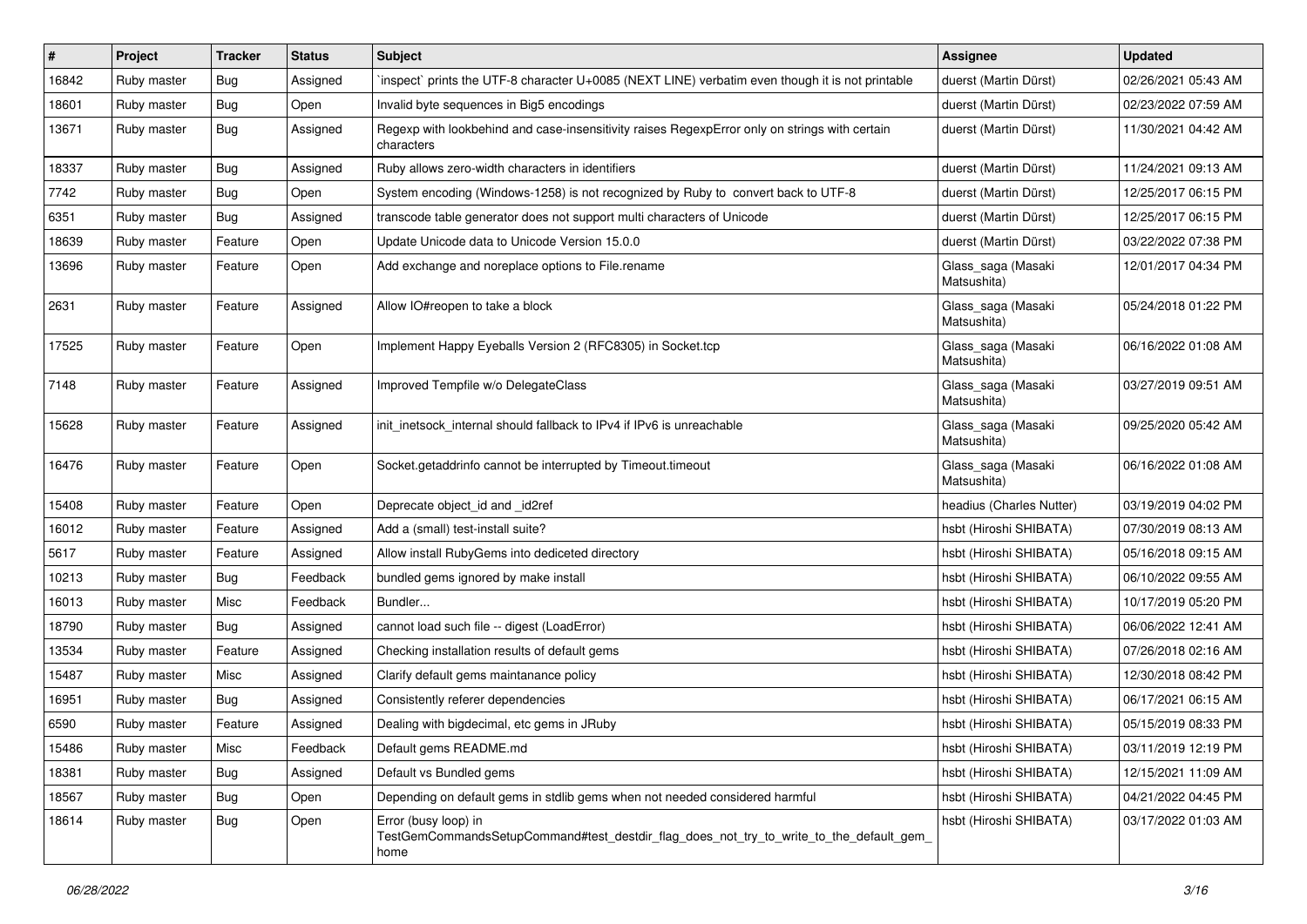| $\pmb{\#}$ | Project     | <b>Tracker</b> | <b>Status</b> | Subject                                                                                                                                                             | <b>Assignee</b>             | <b>Updated</b>      |
|------------|-------------|----------------|---------------|---------------------------------------------------------------------------------------------------------------------------------------------------------------------|-----------------------------|---------------------|
| 10919      | Ruby master | <b>Bug</b>     | Assigned      | [gem install] installs multipe platforms                                                                                                                            | hsbt (Hiroshi SHIBATA)      | 07/30/2019 07:44 AM |
| 13508      | Ruby master | Feature        | Assigned      | How remove/refactor code related mathn library.                                                                                                                     | hsbt (Hiroshi SHIBATA)      | 12/25/2017 06:15 PM |
| 18169      | Ruby master | <b>Bug</b>     | Assigned      | Local copies of gemified libraries are being released out of sync with their gems                                                                                   | hsbt (Hiroshi SHIBATA)      | 02/25/2022 05:40 PM |
| 9366       | Ruby master | <b>Bug</b>     | Assigned      | "make -j32 check TESTS=-j32" occasionally fails on rubygems/specification                                                                                           | hsbt (Hiroshi SHIBATA)      | 07/26/2018 02:13 AM |
| 18666      | Ruby master | Bug            | Open          | No rule to make target 'yaml/yaml.h', needed by 'api.o'                                                                                                             | hsbt (Hiroshi SHIBATA)      | 03/29/2022 11:17 AM |
| 18571      | Ruby master | Feature        | Assigned      | Removed the bundled sources from release package after Ruby 3.2                                                                                                     | hsbt (Hiroshi SHIBATA)      | 03/28/2022 06:23 AM |
| 16963      | Ruby master | Feature        | Assigned      | Remove English.rb from Ruby 2.8/3.0                                                                                                                                 | hsbt (Hiroshi SHIBATA)      | 06/19/2020 09:48 AM |
| 18355      | Ruby master | <b>Bug</b>     | Assigned      | require("pathname") within rack application chnages behaviors of Pathname methods, such as<br>absolute?(), when there are two versions of 'pathname' gem installed. | hsbt (Hiroshi SHIBATA)      | 11/30/2021 08:01 AM |
| 18068      | Ruby master | Misc           | Open          | Silence LoadError only if it is for rubygems itself                                                                                                                 | hsbt (Hiroshi SHIBATA)      | 08/08/2021 02:21 PM |
| 12639      | Ruby master | Feature        | Assigned      | Speed up require in RubyGems by 5x                                                                                                                                  | hsbt (Hiroshi SHIBATA)      | 07/26/2018 02:12 AM |
| 14737      | Ruby master | Feature        | Assigned      | Split default gems into separate directory structure                                                                                                                | hsbt (Hiroshi SHIBATA)      | 09/02/2020 06:00 PM |
| 14679      | Ruby master | Bug            | Assigned      | StdLib gems should properly specify their dependencies                                                                                                              | hsbt (Hiroshi SHIBATA)      | 04/11/2018 01:14 PM |
| 15550      | Ruby master | <b>Bug</b>     | Assigned      | Windows - gem bin files - can't run from bash shell                                                                                                                 | hsbt (Hiroshi SHIBATA)      | 03/20/2019 01:05 AM |
| 17664      | Ruby master | <b>Bug</b>     | Assigned      | Behavior of sockets changed in Ruby 3.0 to non-blocking                                                                                                             | ioquatix (Samuel Williams)  | 07/12/2021 10:28 AM |
| 595        | Ruby master | Bug            | Assigned      | Fiber ignores ensure clause                                                                                                                                         | ioquatix (Samuel Williams)  | 12/29/2019 10:37 AM |
| 18810      | Ruby master | Bug            | Open          | Make `Kernel#p` interruptable.                                                                                                                                      | ioquatix (Samuel Williams)  | 05/30/2022 12:44 AM |
| 13383      | Ruby master | Feature        | Open          | [PATCH] Module#source location                                                                                                                                      | ioquatix (Samuel Williams)  | 01/09/2020 05:16 AM |
| 18036      | Ruby master | Bug            | Open          | Pthread fibers become invalid on fork - different from normal fibers.                                                                                               | ioquatix (Samuel Williams)  | 08/19/2021 07:05 AM |
| 18818      | Ruby master | Bug            | Open          | SEGV (Fiber scheduler?)                                                                                                                                             | ioquatix (Samuel Williams)  | 06/06/2022 06:31 PM |
| 18227      | Ruby master | Feature        | Open          | Static class initialization.                                                                                                                                        | ioquatix (Samuel Williams)  | 09/29/2021 09:21 PM |
| 17720      | Ruby master | Misc           | Assigned      | Cirrus CI to check non-x86_64 architecture cases by own machines                                                                                                    | jaruga (Jun Aruga)          | 09/26/2021 10:24 AM |
| 18002      | Ruby master | <b>Bug</b>     | Open          | s390x: Tests failing without LC_ALL env                                                                                                                             | jaruga (Jun Aruga)          | 07/12/2021 04:30 PM |
| 16492      | Ruby master | <b>Bug</b>     | Open          | TestBugReporter#test_bug_reporter_add test failures                                                                                                                 | jaruga (Jun Aruga)          | 08/24/2021 01:12 PM |
| 16188      | Ruby master | Misc           | Open          | What are the performance implications of the new keyword arguments in 2.7 and 3.0?                                                                                  | jeremyevans0 (Jeremy Evans) | 11/27/2019 04:45 PM |
| 18058      | Ruby master | Bug            | Open          | 3.1.0-dev with MJIT enabled Zlib::BufError during `gem install`                                                                                                     | k0kubun (Takashi Kokubun)   | 08/02/2021 08:31 PM |
| 18277      | Ruby master | <b>Bug</b>     | Open          | buffer error (Zlib::BufError) in Zlib::Deflate#deflate when using MJIT                                                                                              | k0kubun (Takashi Kokubun)   | 01/05/2022 03:04 PM |
| 18808      | Ruby master | <b>Bug</b>     | Assigned      | Cannot compile ruby 3.1.2 on powerpc64le-linux without disabling the jit features                                                                                   | k0kubun (Takashi Kokubun)   | 06/20/2022 10:40 AM |
| 17008      | Ruby master | <b>Bug</b>     | Feedback      | JIT enabled on Windows can cause constant conhost pop-ups                                                                                                           | k0kubun (Takashi Kokubun)   | 07/03/2020 08:29 PM |
| 16694      | Ruby master | <b>Bug</b>     | Assigned      | JIT vs hardened GCC with PCH                                                                                                                                        | k0kubun (Takashi Kokubun)   | 02/02/2021 07:38 AM |
| 18142      | Ruby master | <b>Bug</b>     | Assigned      | Segmentation fault with Ruby 3.0.2                                                                                                                                  | k0kubun (Takashi Kokubun)   | 09/02/2021 07:43 AM |
| 17995      | Ruby master | <b>Bug</b>     | Open          | Slow down when mjit and Ractor are being used at same time                                                                                                          | k0kubun (Takashi Kokubun)   | 06/11/2022 04:02 AM |
| 15425      | Ruby master | Feature        | Feedback      | Store MJIT header into Ruby versioned directory.                                                                                                                    | k0kubun (Takashi Kokubun)   | 10/07/2021 11:03 PM |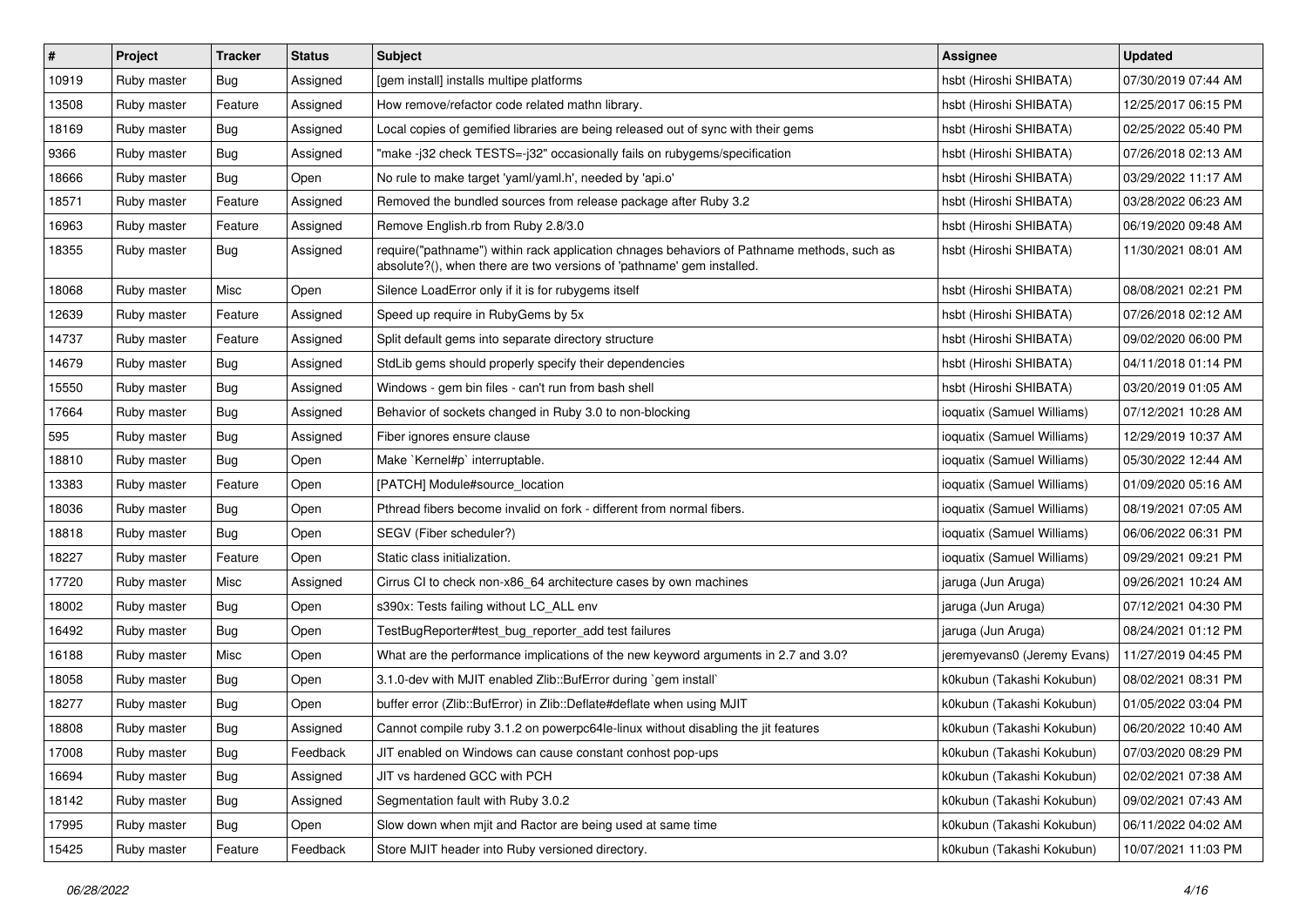| $\sharp$ | Project     | <b>Tracker</b> | <b>Status</b> | Subject                                                                                                                   | <b>Assignee</b>            | <b>Updated</b>      |
|----------|-------------|----------------|---------------|---------------------------------------------------------------------------------------------------------------------------|----------------------------|---------------------|
| 16185    | Ruby master | <b>Bug</b>     | Open          | basictest failure on AIX 6.1 for 64bit build                                                                              | kanemoto (Yutaka Kanemoto) | 10/15/2019 12:05 AM |
| 18811    | Ruby master | Bug            | Feedback      | PTY I/O not working on AIX 7.x                                                                                            | kanemoto (Yutaka Kanemoto) | 06/07/2022 07:18 AM |
| 18761    | Ruby master | Misc           | Open          | provide an example wasm project                                                                                           | katei (Yuta Saito)         | 05/23/2022 11:01 AM |
| 13000    | Ruby master | Feature        | Feedback      | Implement Set#include? with Hash#include?                                                                                 | knu (Akinori MUSHA)        | 09/11/2020 08:18 PM |
| 14105    | Ruby master | Feature        | Feedback      | Introduce xor as alias for Set#^                                                                                          | knu (Akinori MUSHA)        | 06/27/2018 10:56 AM |
| 13610    | Ruby master | Feature        | Assigned      | IPAddr doesn't provide helpful methods to get the subnet or IP address                                                    | knu (Akinori MUSHA)        | 10/20/2017 01:13 AM |
| 11531    | Ruby master | Bug            | Assigned      | IPAddr#== implements wrong logic                                                                                          | knu (Akinori MUSHA)        | 12/29/2019 12:50 PM |
| 8047     | Ruby master | Feature        | Assigned      | <b>IPAddr makes host address with netmask</b>                                                                             | knu (Akinori MUSHA)        | 01/05/2018 09:00 PM |
| 11527    | Ruby master | Feature        | Assigned      | IPAddr#mask_addr isn't a method                                                                                           | knu (Akinori MUSHA)        | 11/07/2018 04:12 PM |
| 17210    | Ruby master | Feature        | Open          | More readable and useful `Set#inspect`                                                                                    | knu (Akinori MUSHA)        | 05/19/2021 10:12 PM |
| 8833     | Ruby master | Feature        | Feedback      | [PATCH] IPAddr#pred                                                                                                       | knu (Akinori MUSHA)        | 10/21/2017 05:15 PM |
| 11710    | Ruby master | Feature        | Open          | [PATCH] Replace Set#merge with Set#merge! and make Set#merge non-mutating.                                                | knu (Akinori MUSHA)        | 11/18/2015 07:28 PM |
| 15240    | Ruby master | Feature        | Open          | Set operations check for is_a?(Set), rather than allowing duck typing                                                     | knu (Akinori MUSHA)        | 08/27/2019 08:12 PM |
| 16989    | Ruby master | Feature        | Open          | Sets: need $\Psi$                                                                                                         | knu (Akinori MUSHA)        | 02/18/2022 02:57 AM |
| 15281    | Ruby master | Feature        | Assigned      | Speed up Set#intersect with size check.                                                                                   | knu (Akinori MUSHA)        | 08/11/2020 02:43 AM |
| 3953     | Ruby master | Feature        | Assigned      | TCPSocket / UDPSocket do not accept IPAddr objects.                                                                       | knu (Akinori MUSHA)        | 12/25/2017 06:14 PM |
| 18613    | Ruby master | Bug            | Feedback      | Voluntary wanted: Some signal-related tests fail on FreeBSD 13                                                            | knu (Akinori MUSHA)        | 05/30/2022 01:43 AM |
| 17676    | Ruby master | Bug            | Assigned      | Accessing ENV from Ractor raises IsolationError                                                                           | ko1 (Koichi Sasada)        | 03/09/2021 02:37 AM |
| 18275    | Ruby master | Feature        | Open          | Add an option to define method to not capture the surrounding environment                                                 | ko1 (Koichi Sasada)        | 12/03/2021 02:34 PM |
| 8960     | Ruby master | Feature        | Assigned      | Add Exception#backtrace_locations                                                                                         | ko1 (Koichi Sasada)        | 11/25/2016 02:15 PM |
| 8576     | Ruby master | Feature        | Assigned      | Add optimized method type for constant value methods                                                                      | ko1 (Koichi Sasada)        | 12/25/2017 06:15 PM |
| 13821    | Ruby master | Feature        | Assigned      | Allow fibers to be resumed across threads                                                                                 | ko1 (Koichi Sasada)        | 02/15/2019 10:09 AM |
| 15499    | Ruby master | Bug            | Assigned      | Breaking behavior on ruby 2.6: rb_thread_call_without_gvl doesn't invoke unblock_function when<br>used on the main thread | ko1 (Koichi Sasada)        | 01/05/2021 02:24 AM |
| 13252    | Ruby master | Feature        | Assigned      | C API for creating strings without copying                                                                                | ko1 (Koichi Sasada)        | 04/17/2017 07:22 AM |
| 14394    | Ruby master | Feature        | Open          | Class.descendants                                                                                                         | ko1 (Koichi Sasada)        | 01/20/2022 10:46 PM |
| 6695     | Ruby master | Feature        | Assigned      | Configuration for Thread/Fiber creation                                                                                   | ko1 (Koichi Sasada)        | 12/25/2017 06:15 PM |
| 17502    | Ruby master | Misc           | Open          | C vs Ruby                                                                                                                 | ko1 (Koichi Sasada)        | 12/02/2021 07:53 PM |
| 17531    | Ruby master | <b>Bug</b>     | Open          | did_you_mean' not Ractor friendly                                                                                         | ko1 (Koichi Sasada)        | 01/29/2021 08:48 AM |
| 11808    | Ruby master | <b>Bug</b>     | Open          | Different behavior between Enumerable#grep and Array#grep                                                                 | ko1 (Koichi Sasada)        | 10/26/2020 04:36 AM |
| 12020    | Ruby master | Feature        | Assigned      | Documenting Ruby memory model                                                                                             | ko1 (Koichi Sasada)        | 12/23/2021 11:40 PM |
| 15939    | Ruby master | Feature        | Assigned      | Dump symbols reference to their fstr in ObjectSpace.dump()                                                                | ko1 (Koichi Sasada)        | 08/08/2019 09:38 PM |
| 3731     | Ruby master | Feature        | Assigned      | Easier Embedding API for Ruby                                                                                             | ko1 (Koichi Sasada)        | 12/25/2017 06:14 PM |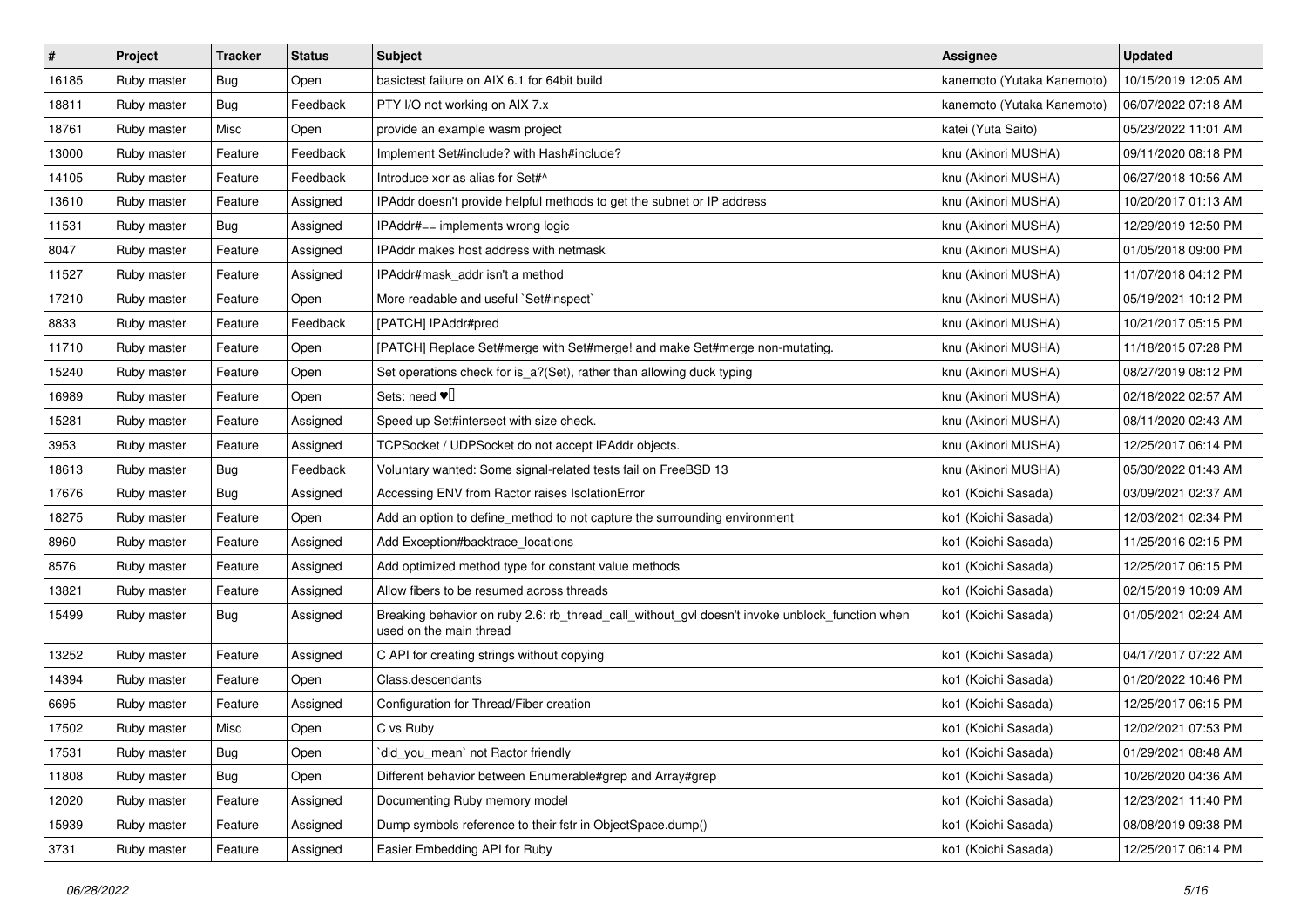| $\pmb{\#}$ | Project     | <b>Tracker</b> | <b>Status</b> | Subject                                                                | Assignee            | <b>Updated</b>      |
|------------|-------------|----------------|---------------|------------------------------------------------------------------------|---------------------|---------------------|
| 15315      | Ruby master | Bug            | Open          | ec_switch can still lose interrupts                                    | ko1 (Koichi Sasada) | 11/20/2018 09:32 AM |
| 10932      | Ruby master | Feature        | Open          | Enabling allocation tracing as early as possible                       | ko1 (Koichi Sasada) | 06/13/2015 07:54 AM |
| 15778      | Ruby master | Feature        | Open          | Expose an API to pry-open the stack frames in Ruby                     | ko1 (Koichi Sasada) | 08/29/2019 06:24 AM |
| 14607      | Ruby master | Bug            | Assigned      | Fix use of the rb_profile_frames start parameter                       | ko1 (Koichi Sasada) | 06/09/2022 06:12 AM |
| 17516      | Ruby master | Bug            | Assigned      | forking in a ractor causes Ruby to crash                               | ko1 (Koichi Sasada) | 11/30/2021 05:26 AM |
| 13388      | Ruby master | Feature        | Assigned      | gc.c: Add GC.get_parameters and .set_parameters                        | ko1 (Koichi Sasada) | 03/30/2017 10:52 AM |
| 10009      | Ruby master | <b>Bug</b>     | Open          | IO operation is 10x slower in multi-thread environment                 | ko1 (Koichi Sasada) | 05/21/2015 07:19 AM |
| 14492      | Ruby master | Feature        | Open          | iseq loading + caching should be in core                               | ko1 (Koichi Sasada) | 12/10/2020 08:53 AM |
| 16124      | Ruby master | Misc           | Assigned      | Let the transient heap belong to objspace                              | ko1 (Koichi Sasada) | 11/18/2019 08:48 AM |
| 16819      | Ruby master | Bug            | Assigned      | Line reporting off by one when reporting line of a hash?               | ko1 (Koichi Sasada) | 06/16/2020 05:57 PM |
| 17593      | Ruby master | Feature        | Assigned      | load_iseq_eval should override the ISeq path                           | ko1 (Koichi Sasada) | 02/16/2021 08:27 AM |
| 17884      | Ruby master | Feature        | Open          | locindex for profiling tools                                           | ko1 (Koichi Sasada) | 05/24/2021 04:17 PM |
| 15878      | Ruby master | Feature        | Assigned      | Make exit faster by not running GC                                     | ko1 (Koichi Sasada) | 07/29/2019 07:48 AM |
| 18553      | Ruby master | Bug            | Open          | Memory leak on compiling method call with kwargs                       | ko1 (Koichi Sasada) | 03/23/2022 09:34 PM |
| 17513      | Ruby master | <b>Bug</b>     | Open          | Methods of shareable objects and UnboundMethods should be shareable    | ko1 (Koichi Sasada) | 01/06/2021 08:53 PM |
| 17667      | Ruby master | Bug            | Open          | Module#name needs synchronization                                      | ko1 (Koichi Sasada) | 03/02/2021 07:31 AM |
| 14813      | Ruby master | Feature        | Open          | [PATCH] gc.c: make gc_enter+gc_exit pairs dtrace probes, too           | ko1 (Koichi Sasada) | 12/17/2018 07:42 AM |
| 14859      | Ruby master | Feature        | Open          | [PATCH] implement Timeout in VM                                        | ko1 (Koichi Sasada) | 07/22/2018 07:42 AM |
| 10423      | Ruby master | Feature        | Open          | [PATCH] opt_str_lit*: avoid literal string allocations                 | ko1 (Koichi Sasada) | 01/05/2018 09:01 PM |
| 2294       | Ruby master | Feature        | Assigned      | [PATCH] ruby_bind_stack() to embed Ruby in coroutine                   | ko1 (Koichi Sasada) | 01/05/2018 09:00 PM |
| 15263      | Ruby master | Bug            | Open          | [PATCH] vm_trace.c (postponed_job_register): only hit main thread      | ko1 (Koichi Sasada) | 10/27/2018 11:35 PM |
| 18572      | Ruby master | <b>Bug</b>     | Assigned      | Performance regression when invoking refined methods                   | ko1 (Koichi Sasada) | 02/10/2022 12:48 AM |
| 8725       | Ruby master | Feature        | Feedback      | Possibility to get a signal handler without changing it                | ko1 (Koichi Sasada) | 12/25/2017 06:15 PM |
| 17359      | Ruby master | <b>Bug</b>     | Open          | Ractor copy mode is not Ractor-safe                                    | ko1 (Koichi Sasada) | 12/02/2020 05:42 PM |
| 17677      | Ruby master | <b>Bug</b>     | Assigned      | Ractor crashes fork when blocking                                      | ko1 (Koichi Sasada) | 03/09/2021 12:42 AM |
| 18024      | Ruby master | Bug            | Assigned      | Ractor crashes when connections are closed in multiple Ractors         | ko1 (Koichi Sasada) | 12/14/2021 04:41 PM |
| 18119      | Ruby master | Bug            | Open          | Ractor crashes when instantiating classes                              | ko1 (Koichi Sasada) | 09/14/2021 01:42 AM |
| 17679      | Ruby master | Bug            | Assigned      | Ractor incoming channel can consume unlimited resources                | ko1 (Koichi Sasada) | 03/26/2021 09:16 AM |
| 17543      | Ruby master | Bug            | Open          | Ractor isolation broken by `self` in shareable proc                    | ko1 (Koichi Sasada) | 01/29/2021 03:06 PM |
| 17404      | Ruby master | Feature        | Open          | Ractor `move:` API to allow shareability check                         | ko1 (Koichi Sasada) | 12/18/2020 09:17 PM |
| 17393      | Ruby master | Feature        | Open          | `Ractor::Moved#inspect`                                                | ko1 (Koichi Sasada) | 12/21/2020 05:47 PM |
| 17998      | Ruby master | <b>Bug</b>     | Assigned      | ractor: process hanging (with ractors initialized, but not being used) | ko1 (Koichi Sasada) | 12/02/2021 08:17 PM |
| 17624      | Ruby master | <b>Bug</b>     | Open          | Ractor.receive is not thread-safe                                      | ko1 (Koichi Sasada) | 09/14/2021 01:40 AM |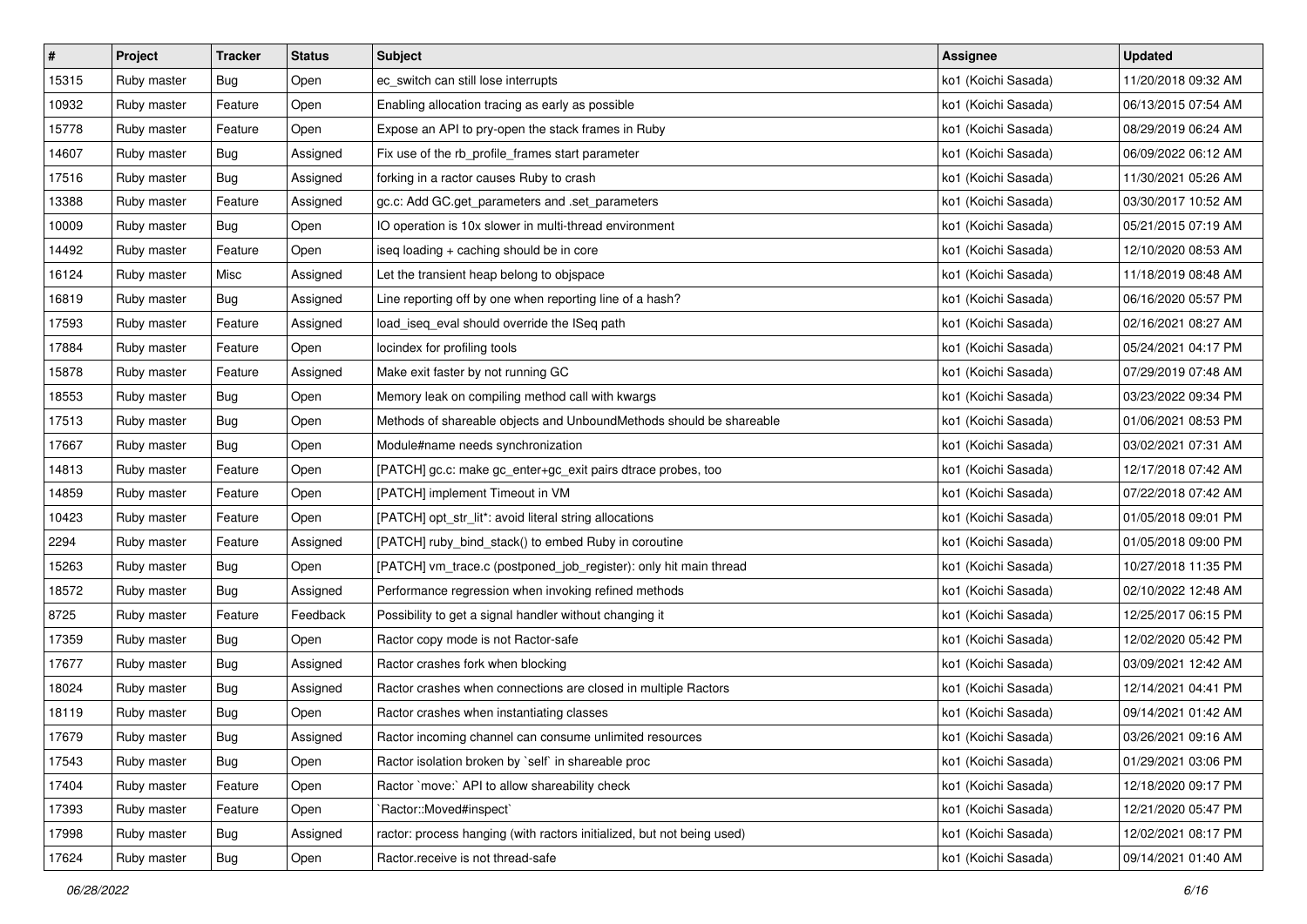| $\pmb{\#}$ | Project     | <b>Tracker</b> | <b>Status</b> | Subject                                                                                                                           | <b>Assignee</b>          | <b>Updated</b>      |
|------------|-------------|----------------|---------------|-----------------------------------------------------------------------------------------------------------------------------------|--------------------------|---------------------|
| 17678      | Ruby master | <b>Bug</b>     | Assigned      | Ractors do not restart after fork                                                                                                 | ko1 (Koichi Sasada)      | 03/09/2021 12:42 AM |
| 18258      | Ruby master | Bug            | Open          | Ractor shareable? can be slow and mutates internal object flags.                                                                  | ko1 (Koichi Sasada)      | 10/21/2021 08:58 AM |
| 17414      | Ruby master | Feature        | Open          | Ractor should allow access to shareable attributes for Modules/Classes                                                            | ko1 (Koichi Sasada)      | 12/21/2020 03:56 PM |
| 17826      | Ruby master | <b>Bug</b>     | Assigned      | Ractor#take hangs if used in multiple Threads                                                                                     | ko1 (Koichi Sasada)      | 12/15/2021 01:30 PM |
| 15802      | Ruby master | Misc           | Open          | Reduce the minimum string buffer size from 127 to 63 bytes                                                                        | ko1 (Koichi Sasada)      | 07/30/2019 04:04 AM |
| 8444       | Ruby master | Bug            | Open          | Regexp vars \$~ and friends are not thread local                                                                                  | ko1 (Koichi Sasada)      | 07/30/2019 07:38 AM |
| 16776      | Ruby master | <b>Bug</b>     | Assigned      | Regression in coverage library                                                                                                    | ko1 (Koichi Sasada)      | 11/24/2021 07:26 AM |
| 18464      | Ruby master | Bug            | Assigned      | RUBY_INTERNAL_EVENT_NEWOBJ tracepoint causes an interpreter crash when combined with<br>Ractors                                   | ko1 (Koichi Sasada)      | 06/08/2022 08:25 AM |
| 12607      | Ruby master | Feature        | Feedback      | Ruby needs an atomic integer                                                                                                      | ko1 (Koichi Sasada)      | 01/29/2021 12:28 PM |
| 17196      | Ruby master | Bug            | Assigned      | Segmentation Fault with Socket#close in Ractors                                                                                   | ko1 (Koichi Sasada)      | 03/20/2022 01:52 PM |
| 8263       | Ruby master | Feature        | Assigned      | Support discovering yield state of individual Fibers                                                                              | ko1 (Koichi Sasada)      | 12/23/2021 11:40 PM |
| 4040       | Ruby master | <b>Bug</b>     | Assigned      | SystemStackError with Hash[*a] for Large _a_                                                                                      | ko1 (Koichi Sasada)      | 12/25/2017 06:14 PM |
| 13512      | Ruby master | Feature        | Open          | <b>System Threads</b>                                                                                                             | ko1 (Koichi Sasada)      | 07/14/2017 07:08 AM |
| 6602       | Ruby master | Feature        | Feedback      | Tail call optimization: enable by default?                                                                                        | ko1 (Koichi Sasada)      | 06/13/2020 01:31 AM |
| 14090      | Ruby master | Bug            | Assigned      | TestGc#test_interrupt_in_finalizer` fails very rarely                                                                             | ko1 (Koichi Sasada)      | 12/02/2021 07:24 PM |
| 14727      | Ruby master | Bug            | Assigned      | TestQueue#test_queue_with_trap always timeout on Windows10                                                                        | ko1 (Koichi Sasada)      | 05/01/2018 02:59 AM |
| 9755       | Ruby master | Feature        | Assigned      | Thread::Backtrace::Location#defined class                                                                                         | ko1 (Koichi Sasada)      | 04/18/2014 09:22 AM |
| 6694       | Ruby master | Feature        | Assigned      | Thread.new without block.                                                                                                         | ko1 (Koichi Sasada)      | 12/25/2017 06:15 PM |
| 11174      | Ruby master | Bug            | Open          | threads memory leak                                                                                                               | ko1 (Koichi Sasada)      | 06/17/2019 03:17 PM |
| 17363      | Ruby master | Feature        | Assigned      | <b>Timeouts</b>                                                                                                                   | ko1 (Koichi Sasada)      | 05/14/2022 09:06 AM |
| 10238      | Ruby master | Feature        | Open          | todo: remove dependency on malloc_usable_size                                                                                     | ko1 (Koichi Sasada)      | 12/10/2020 09:20 AM |
| 10844      | Ruby master | Feature        | Feedback      | TracePoint API needs an event to inform about creating/removing a new frame without calling<br>something                          | ko1 (Koichi Sasada)      | 03/02/2015 06:38 PM |
| 11348      | Ruby master | Feature        | Feedback      | TracePoint API needs events for fiber's switching                                                                                 | ko1 (Koichi Sasada)      | 09/01/2015 09:12 AM |
| 7976       | Ruby master | Bug            | Assigned      | TracePoint call is at call point, not call site                                                                                   | ko1 (Koichi Sasada)      | 01/05/2018 09:00 PM |
| 15854      | Ruby master | Feature        | Open          | Tracing instance variable assignment                                                                                              | ko1 (Koichi Sasada)      | 07/29/2019 07:13 AM |
| 17420      | Ruby master | Bug            | Open          | Unsafe mutation of \$" when doing non-RubyGems require in Ractor                                                                  | ko1 (Koichi Sasada)      | 01/07/2021 01:23 PM |
| 16027      | Ruby master | Feature        | Assigned      | Update Ruby's dtrace / USDT API to match what is exposed via the TracePoint API                                                   | ko1 (Koichi Sasada)      | 08/03/2019 02:41 AM |
| 17617      | Ruby master | Bug            | Open          | When a Ractor's incoming port is closed, Ractor.receive_if does not raise Ractor::ClosedError, but<br>instead blocks indefinitely | ko1 (Koichi Sasada)      | 09/14/2021 01:40 AM |
| 7086       | Ruby master | Feature        | Assigned      | Condition Variable#wait has meaningless return value                                                                              | kosaki (Motohiro KOSAKI) | 12/25/2017 06:15 PM |
| 4464       | Ruby master | Feature        | Assigned      | [PATCH] add Fcntl:: Flock object for easier use of POSIX file locks                                                               | kosaki (Motohiro KOSAKI) | 12/25/2017 06:14 PM |
| 13697      | Ruby master | Feature        | Open          | [PATCH]: futex based thread primitives                                                                                            | kosaki (Motohiro KOSAKI) | 01/28/2018 11:41 PM |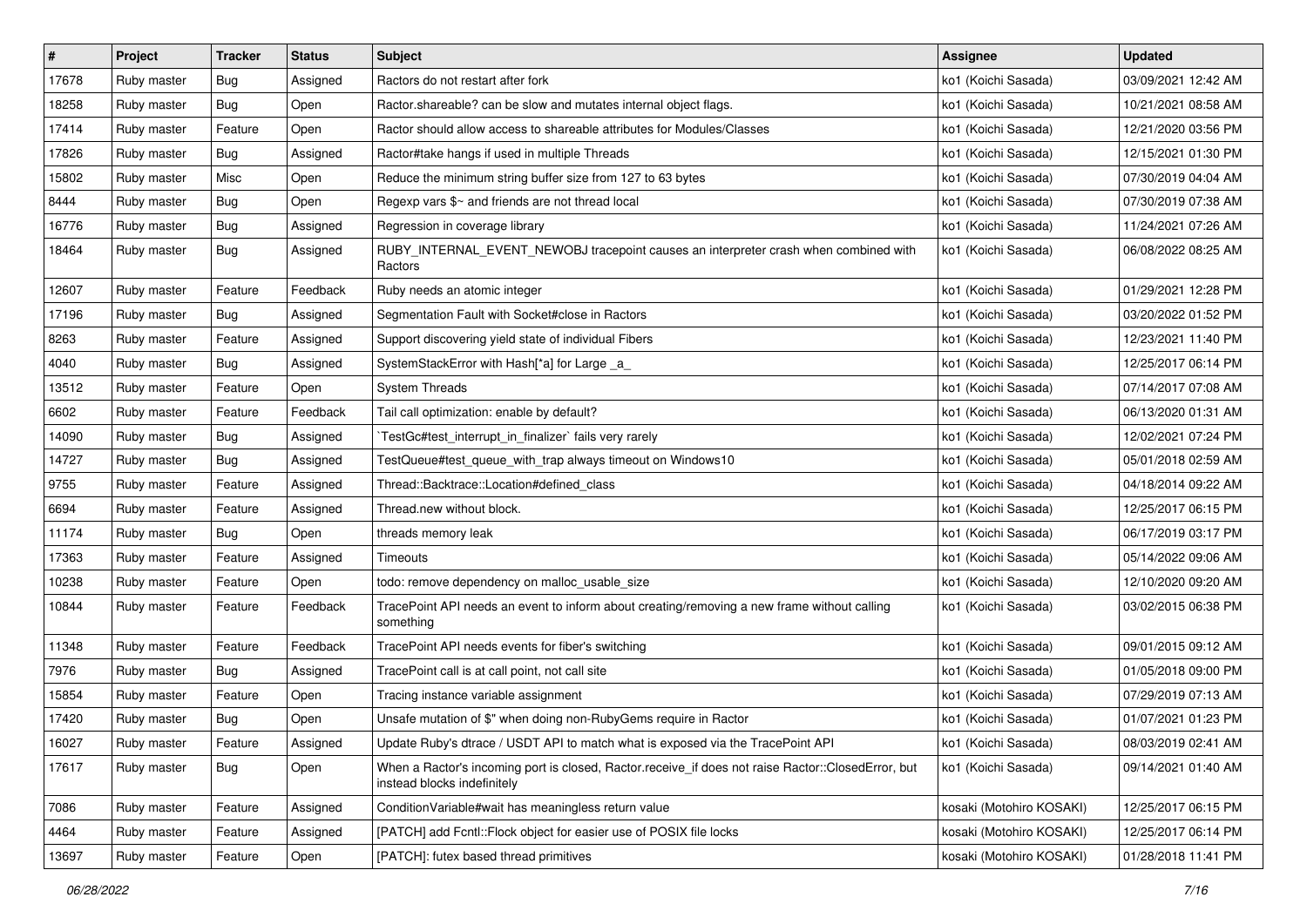| #     | Project     | <b>Tracker</b> | <b>Status</b> | Subject                                                                                       | <b>Assignee</b>                     | <b>Updated</b>      |
|-------|-------------|----------------|---------------|-----------------------------------------------------------------------------------------------|-------------------------------------|---------------------|
| 11269 | Ruby master | <b>Bug</b>     | Assigned      | ruby_init_setproctitle() should be called before require_libraries()                          | kosaki (Motohiro KOSAKI)            | 06/17/2015 03:01 AM |
| 17478 | Ruby master | <b>Bug</b>     | Assigned      | Ruby3.0 is slower than Ruby2.7.2 when parsing a large CSV file                                | kou (Kouhei Sutou)                  | 11/24/2021 05:12 AM |
| 18034 | Ruby master | <b>Bug</b>     | Assigned      | Segmentation fault fiddle with `--enable-bundled-libffi` and macOS                            | kou (Kouhei Sutou)                  | 11/30/2021 07:39 AM |
| 8782  | Ruby master | <b>Bug</b>     | Assigned      | Don't set rl_getc_function on editline                                                        | kouji (Kouji Takao)                 | 01/05/2018 09:00 PM |
| 7859  | Ruby master | <b>Bug</b>     | Assigned      | Readline: Incorrect arrow key behavior in vi_editing_mode insert mode with Readline 6.2       | kouji (Kouji Takao)                 | 12/25/2017 06:15 PM |
| 18408 | Ruby master | Feature        | Assigned      | Allow pattern match to set instance variables                                                 | ktsj (Kazuki Tsujimoto)             | 01/26/2022 07:07 PM |
| 18773 | Ruby master | Feature        | Assigned      | deconstruct to receive a range                                                                | ktsj (Kazuki Tsujimoto)             | 06/24/2022 07:21 AM |
| 15881 | Ruby master | Feature        | Open          | Optimize deconstruct in pattern matching                                                      | ktsj (Kazuki Tsujimoto)             | 12/25/2019 04:28 AM |
| 15918 | Ruby master | Feature        | Open          | Pattern matching for Set                                                                      | ktsj (Kazuki Tsujimoto)             | 07/29/2019 08:12 AM |
| 17355 | Ruby master | Feature        | Assigned      | Using same set of names in or-patterns (pattern matching with $Foo(x)   Bar(x)$ )             | ktsj (Kazuki Tsujimoto)             | 09/13/2021 09:11 AM |
| 18564 | Ruby master | Feature        | Open          | Add Exception#detailed_message                                                                | mame (Yusuke Endoh)                 | 02/01/2022 08:06 PM |
| 14244 | Ruby master | Feature        | Open          | Better error messages for scripts with non-matching end statements                            | mame (Yusuke Endoh)                 | 11/29/2018 08:57 AM |
| 4247  | Ruby master | Feature        | Assigned      | New features for Array#sample, Array#choice                                                   | mame (Yusuke Endoh)                 | 12/25/2017 06:14 PM |
| 18194 | Ruby master | Feature        | Open          | No easy way to format exception messages per thread/fiber scheduler context.                  | mame (Yusuke Endoh)                 | 09/29/2021 10:10 AM |
| 9347  | Ruby master | Feature        | Open          | Accept non callable argument to detect                                                        | marcandre (Marc-Andre<br>Lafortune) | 01/05/2018 09:00 PM |
| 14116 | Ruby master | Feature        | Feedback      | Add Matrix #exponentiate method as Matlab's exp                                               | marcandre (Marc-Andre<br>Lafortune) | 11/20/2017 06:52 AM |
| 15815 | Ruby master | Feature        | Open          | Add option to raise NoMethodError for OpenStruct                                              | marcandre (Marc-Andre<br>Lafortune) | 09/28/2020 02:11 AM |
| 8223  | Ruby master | Feature        | Open          | Make Matrix more omnivorous.                                                                  | marcandre (Marc-Andre<br>Lafortune) | 04/09/2013 03:42 AM |
| 12676 | Ruby master | Feature        | Assigned      | Significant performance increase, and code conciseness, for prime_division method in prime.rb | marcandre (Marc-Andre<br>Lafortune) | 11/18/2016 03:46 PM |
| 6256  | Ruby master | Feature        | Feedback      | Slightly improve ruby_qsort performance                                                       | MartinBosslet (Martin Bosslet)      | 01/10/2019 01:51 PM |
| 8042  | Ruby master | Feature        | Assigned      | Add Addrinfo#socket to create a socket that is not connected or bound                         | matz (Yukihiro Matsumoto)           | 12/25/2017 06:15 PM |
| 11181 | Ruby master | Feature        | Open          | Add a line directive to Ruby                                                                  | matz (Yukihiro Matsumoto)           | 01/26/2016 02:04 AM |
| 7704  | Ruby master | Feature        | Open          | Add a list of enabled (experimental) language features.                                       | matz (Yukihiro Matsumoto)           | 12/25/2017 06:15 PM |
| 6309  | Ruby master | Feature        | Assigned      | Add a reference queue for weak references                                                     | matz (Yukihiro Matsumoto)           | 08/23/2020 09:07 PM |
| 6727  | Ruby master | Feature        | Feedback      | Add Array#rest (with implementation)                                                          | matz (Yukihiro Matsumoto)           | 08/14/2019 08:51 AM |
| 12244 | Ruby master | Feature        | Open          | Add a way to 'integer - integer % num'                                                        | matz (Yukihiro Matsumoto)           | 05/17/2016 06:05 AM |
| 17265 | Ruby master | Feature        | Feedback      | Add `Bool` module                                                                             | matz (Yukihiro Matsumoto)           | 10/26/2020 09:44 AM |
| 5644  | Ruby master | Feature        | Feedback      | add Enumerable#exclude? antonym                                                               | matz (Yukihiro Matsumoto)           | 12/25/2017 06:15 PM |
| 5970  | Ruby master | Feature        | Assigned      | Add Enumerable#join with same semantics as Array#join                                         | matz (Yukihiro Matsumoto)           | 12/25/2017 06:15 PM |
| 10481 | Ruby master | Feature        | Assigned      | Add "if" and "unless" clauses to rescue statements                                            | matz (Yukihiro Matsumoto)           | 01/18/2015 02:46 PM |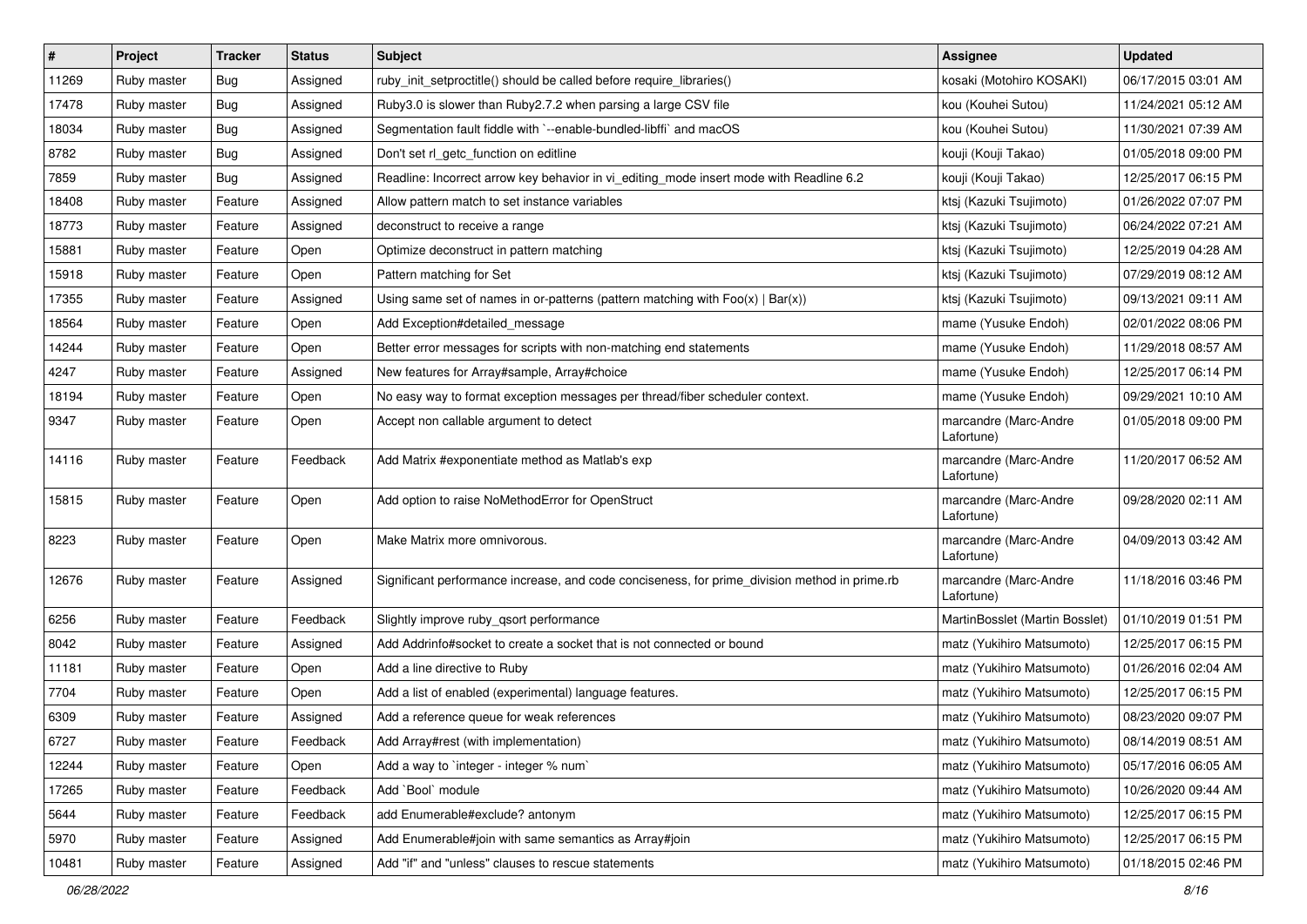| $\vert$ # | Project     | <b>Tracker</b> | <b>Status</b> | <b>Subject</b>                                                                         | <b>Assignee</b>           | <b>Updated</b>      |
|-----------|-------------|----------------|---------------|----------------------------------------------------------------------------------------|---------------------------|---------------------|
| 10489     | Ruby master | Feature        | Open          | Add inherit method for clearer and multiple inheritance                                | matz (Yukihiro Matsumoto) | 12/10/2020 08:53 AM |
| 17830     | Ruby master | Feature        | Open          | Add Integer#previous and Integer#prev                                                  | matz (Yukihiro Matsumoto) | 04/27/2021 11:35 PM |
| 7876      | Ruby master | Feature        | Open          | Add method for accessing Class from within Singleton Class                             | matz (Yukihiro Matsumoto) | 12/25/2017 06:15 PM |
| 4818      | Ruby master | Feature        | Assigned      | Add method marshalable?                                                                | matz (Yukihiro Matsumoto) | 12/25/2017 06:15 PM |
| 6842      | Ruby master | Feature        | Assigned      | Add Optional Arguments to String#strip                                                 | matz (Yukihiro Matsumoto) | 08/24/2016 05:50 AM |
| 7654      | Ruby master | Feature        | Open          | Add optional code block to IO::readlines                                               | matz (Yukihiro Matsumoto) | 12/25/2017 06:15 PM |
| 11484     | Ruby master | Feature        | Feedback      | add output offset for readpartial/read_nonblock/etc                                    | matz (Yukihiro Matsumoto) | 09/25/2017 07:28 AM |
| 7883      | Ruby master | Feature        | Open          | Add Regex#to_proc                                                                      | matz (Yukihiro Matsumoto) | 12/25/2017 06:15 PM |
| 9043      | Ruby master | Feature        | Open          | Add String#f method as shortcut for #freeze                                            | matz (Yukihiro Matsumoto) | 01/05/2018 09:00 PM |
| 10574     | Ruby master | Feature        | Open          | Add String#Ichomp and String.Ichomp!                                                   | matz (Yukihiro Matsumoto) | 12/15/2014 04:34 PM |
| 9064      | Ruby master | Feature        | Feedback      | Add support for packages, like in Java                                                 | matz (Yukihiro Matsumoto) | 07/29/2014 02:07 AM |
| 5945      | Ruby master | Feature        | Assigned      | Add the ability to mark a at_exit as process-local.                                    | matz (Yukihiro Matsumoto) | 10/10/2018 08:29 AM |
| 7614      | Ruby master | Feature        | Open          | alias_accessor                                                                         | matz (Yukihiro Matsumoto) | 12/25/2017 06:15 PM |
| 8016      | Ruby master | Feature        | Assigned      | Alias FILE and LINE as methods                                                         | matz (Yukihiro Matsumoto) | 12/25/2017 06:15 PM |
| 17279     | Ruby master | Feature        | Open          | Allow a negative step in Range#step with a block                                       | matz (Yukihiro Matsumoto) | 10/22/2020 02:23 AM |
| 5582      | Ruby master | Feature        | Assigned      | Allow clone of singleton methods on a BasicObject                                      | matz (Yukihiro Matsumoto) | 12/25/2017 06:15 PM |
| 6452      | Ruby master | Feature        | Assigned      | Allow extend to override class methods                                                 | matz (Yukihiro Matsumoto) | 12/10/2020 08:53 AM |
| 7436      | Ruby master | Feature        | Assigned      | Allow for a "granularity" flag for backtrace_locations                                 | matz (Yukihiro Matsumoto) | 12/25/2017 06:15 PM |
| 10404     | Ruby master | Feature        | Open          | Allow individual finalizers to be removed with ObjectSpace.undefine_finalizer          | matz (Yukihiro Matsumoto) | 10/20/2014 08:14 AM |
| 8678      | Ruby master | Feature        | Assigned      | Allow invalid string to work with regexp                                               | matz (Yukihiro Matsumoto) | 01/05/2018 09:00 PM |
| 17785     | Ruby master | Feature        | Open          | Allow named parameters to be keywords                                                  | matz (Yukihiro Matsumoto) | 12/17/2021 06:10 PM |
| 15991     | Ruby master | Feature        | Open          | Allow questionmarks in variable names                                                  | matz (Yukihiro Matsumoto) | 07/30/2019 03:57 AM |
| 11390     | Ruby master | Feature        | Open          | Allow symbols starting with numbers                                                    | matz (Yukihiro Matsumoto) | 08/14/2015 05:23 AM |
| 7132      | Ruby master | Feature        | Assigned      | Alternation between named / ordered method arguments and aliases for method arguments. | matz (Yukihiro Matsumoto) | 12/25/2017 06:15 PM |
| 7939      | Ruby master | Feature        | Feedback      | Alternative curry function creation                                                    | matz (Yukihiro Matsumoto) | 12/25/2017 06:15 PM |
| 16986     | Ruby master | Feature        | Open          | Anonymous Struct literal                                                               | matz (Yukihiro Matsumoto) | 01/15/2022 04:57 PM |
| 6515      | Ruby master | Feature        | Feedback      | array.c: added method that verifies if an Array is part of another                     | matz (Yukihiro Matsumoto) | 12/25/2017 06:15 PM |
| 7657      | Ruby master | Feature        | Open          | Array#& doesn't accept Enumerables                                                     | matz (Yukihiro Matsumoto) | 12/25/2017 06:15 PM |
| 7444      | Ruby master | Feature        | Open          | Array#product set                                                                      | matz (Yukihiro Matsumoto) | 12/25/2017 06:15 PM |
| 9023      | Ruby master | Feature        | Assigned      | Array#tail                                                                             | matz (Yukihiro Matsumoto) | 12/23/2021 11:40 PM |
| 4539      | Ruby master | Feature        | Assigned      | Array#zip_with                                                                         | matz (Yukihiro Matsumoto) | 11/28/2019 08:23 AM |
| 15277     | Ruby master | Feature        | Open          | at exec                                                                                | matz (Yukihiro Matsumoto) | 05/25/2020 01:09 AM |
| 15330     | Ruby master | Feature        | Open          | autoload_relative                                                                      | matz (Yukihiro Matsumoto) | 06/19/2022 11:25 PM |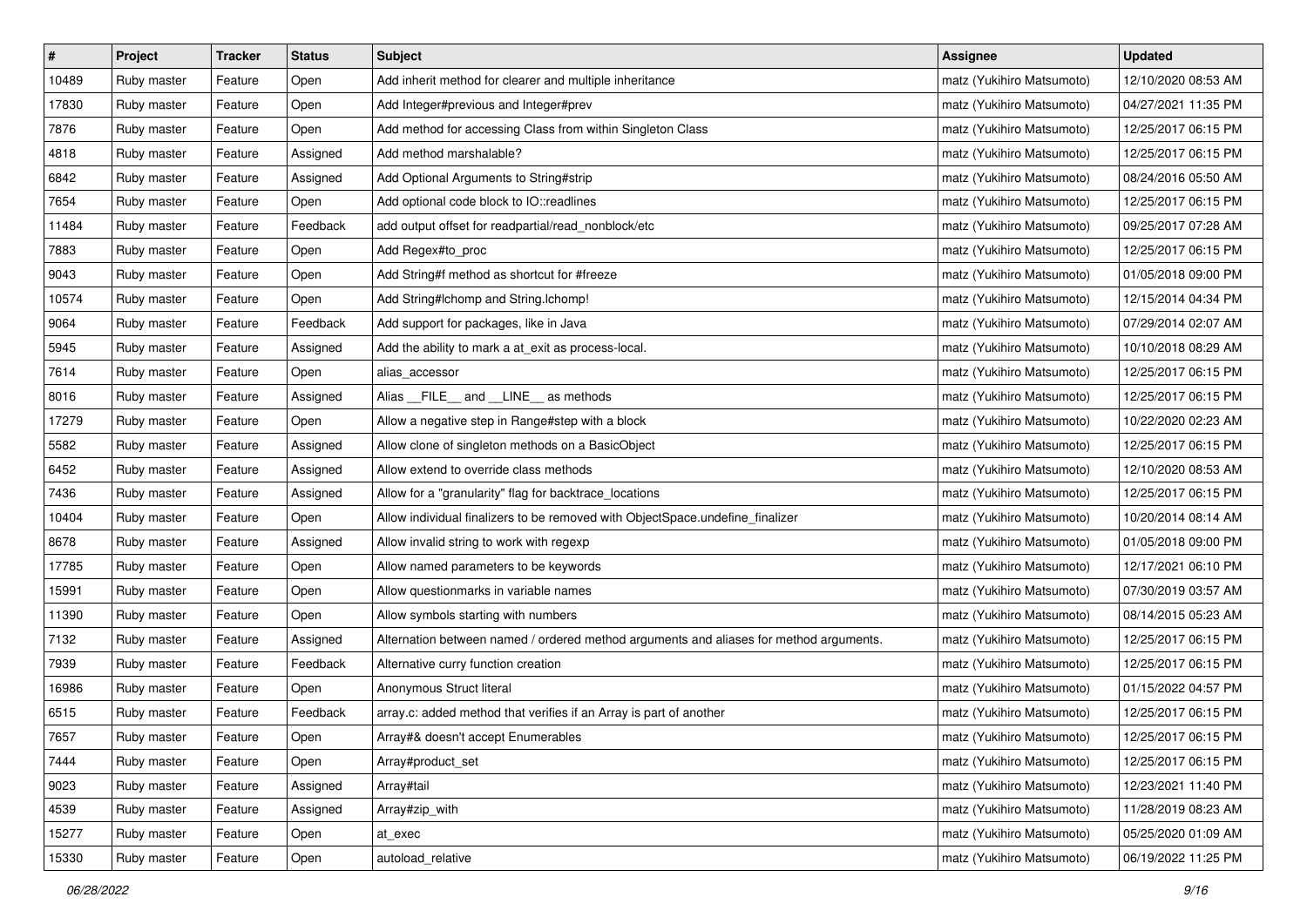| $\pmb{\#}$ | Project     | <b>Tracker</b> | <b>Status</b> | <b>Subject</b>                                                                             | <b>Assignee</b>           | <b>Updated</b>      |
|------------|-------------|----------------|---------------|--------------------------------------------------------------------------------------------|---------------------------|---------------------|
| 6478       | Ruby master | Feature        | Feedback      | BasicObject#_class_                                                                        | matz (Yukihiro Matsumoto) | 12/25/2017 06:15 PM |
| 12019      | Ruby master | Feature        | Open          | Better low-level support for writing concurrent libraries                                  | matz (Yukihiro Matsumoto) | 12/23/2021 11:43 PM |
| 12813      | Ruby master | Feature        | Assigned      | Calling chunk_while, slice_after, slice_before, slice_when with no block                   | matz (Yukihiro Matsumoto) | 12/06/2016 12:58 PM |
| 7914       | Ruby master | Feature        | Open          | Case for local class methods                                                               | matz (Yukihiro Matsumoto) | 12/25/2017 06:15 PM |
| 14724      | Ruby master | Feature        | Open          | chains of inequalities                                                                     | matz (Yukihiro Matsumoto) | 05/19/2018 01:06 AM |
| 7546       | Ruby master | Feature        | Open          | Change behavior of `Array#slice` for an argument of `Range` class                          | matz (Yukihiro Matsumoto) | 12/10/2020 08:49 AM |
| 8839       | Ruby master | Feature        | Assigned      | Class and module should return the class or module that was opened                         | matz (Yukihiro Matsumoto) | 12/28/2015 08:36 AM |
| 6611       | Ruby master | Feature        | Assigned      | Comments requested on implementation of set_parse_func                                     | matz (Yukihiro Matsumoto) | 12/25/2017 06:15 PM |
| 7087       | Ruby master | Feature        | Assigned      | ::ConditionVariable#wait does not work with Monitor because Monitor#sleep does not exist   | matz (Yukihiro Matsumoto) | 12/25/2017 06:15 PM |
| 7149       | Ruby master | Feature        | Open          | Constant magic for everyone.                                                               | matz (Yukihiro Matsumoto) | 12/25/2017 06:15 PM |
| 7748       | Ruby master | Feature        | Open          | Contextual send                                                                            | matz (Yukihiro Matsumoto) | 12/10/2020 08:53 AM |
| 7314       | Ruby master | Feature        | Assigned      | Convert Proc to Lambda doesn't work in MRI                                                 | matz (Yukihiro Matsumoto) | 05/21/2016 09:15 AM |
| 8850       | Ruby master | Feature        | Assigned      | Convert Rational to decimal string                                                         | matz (Yukihiro Matsumoto) | 12/25/2017 06:15 PM |
| 5129       | Ruby master | Feature        | Assigned      | Create a core class "FileArray" and make "ARGF" its instance                               | matz (Yukihiro Matsumoto) | 01/23/2018 02:02 PM |
| 14760      | Ruby master | Misc           | Open          | cross-thread IO#close semantics                                                            | matz (Yukihiro Matsumoto) | 05/17/2018 08:21 AM |
| 4514       | Ruby master | Feature        | Assigned      | #deep_clone and #deep_dup for Objects                                                      | matz (Yukihiro Matsumoto) | 12/25/2017 06:14 PM |
| 7739       | Ruby master | Feature        | Assigned      | Define Hash#  as Hash#reverse_merge in Rails                                               | matz (Yukihiro Matsumoto) | 12/25/2017 06:15 PM |
| 10549      | Ruby master | Feature        | Open          | Deprecate each_with_index and each_with_object in favor of with_index and with_object      | matz (Yukihiro Matsumoto) | 07/27/2021 11:09 AM |
| 10042      | Ruby master | Feature        | Feedback      | Deprecate postfix rescue syntax for removal in 3.0                                         | matz (Yukihiro Matsumoto) | 12/10/2020 08:53 AM |
| 16630      | Ruby master | Misc           | Assigned      | Deprecate pub/ruby/*snapshot* and use pub/ruby/snapshot/* instead                          | matz (Yukihiro Matsumoto) | 02/27/2020 09:52 AM |
| 8520       | Ruby master | Feature        | Feedback      | Distinct to_s methods for Array, Hash                                                      | matz (Yukihiro Matsumoto) | 06/14/2013 12:37 AM |
| 6869       | Ruby master | Feature        | Open          | Do not treat `_` parameter exceptionally                                                   | matz (Yukihiro Matsumoto) | 12/10/2020 08:58 AM |
| 6308       | Ruby master | Feature        | Assigned      | Eliminate delegation from WeakRef                                                          | matz (Yukihiro Matsumoto) | 12/23/2021 11:40 PM |
| 15123      | Ruby master | Feature        | Feedback      | Enumerable#compact proposal                                                                | matz (Yukihiro Matsumoto) | 10/30/2019 07:30 PM |
| 11307      | Ruby master | Feature        | Open          | exception-free non-blocking Queue#pop                                                      | matz (Yukihiro Matsumoto) | 06/25/2015 11:06 PM |
| 11122      | Ruby master | Feature        | Open          | exception-free non-blocking Queue/SizedQueue operations                                    | matz (Yukihiro Matsumoto) | 05/06/2015 08:53 PM |
| 12543      | Ruby master | Feature        | Assigned      | explicit tail call syntax: foo() then return                                               | matz (Yukihiro Matsumoto) | 04/18/2021 03:02 PM |
| 8229       | Ruby master | Feature        | Open          | extend Hash.include?                                                                       | matz (Yukihiro Matsumoto) | 12/10/2020 08:53 AM |
| 7121       | Ruby master | Feature        | Assigned      | Extending the use of `require'                                                             | matz (Yukihiro Matsumoto) | 12/25/2017 06:15 PM |
| 6376       | Ruby master | Feature        | Assigned      | Feature lookup and checking if feature is loaded                                           | matz (Yukihiro Matsumoto) | 12/25/2017 06:15 PM |
| 10355      | Ruby master | Feature        | Feedback      | Feature request: Module#prepended?(mod)                                                    | matz (Yukihiro Matsumoto) | 01/05/2018 09:01 PM |
| 8168       | Ruby master | Feature        | Feedback      | Feature request: support for (single) statement lambda syntax/definition                   | matz (Yukihiro Matsumoto) | 01/11/2014 11:36 AM |
| 6811       | Ruby master | Feature        | Assigned      | File, Dir and FileUtils should have bang-versions of singleton methods that fails silently | matz (Yukihiro Matsumoto) | 12/25/2017 06:15 PM |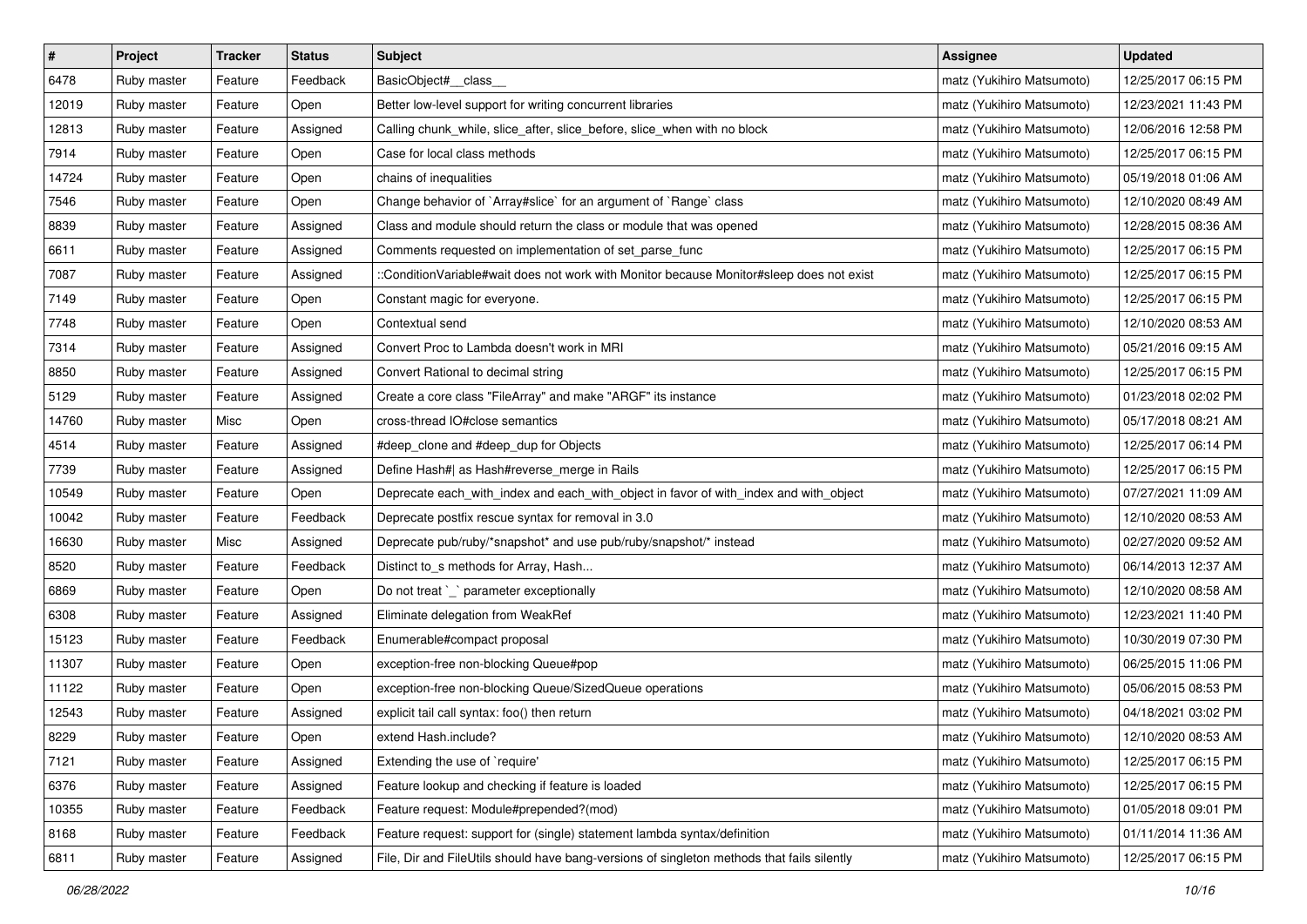| $\pmb{\#}$ | Project     | <b>Tracker</b> | <b>Status</b> | <b>Subject</b>                                                                     | <b>Assignee</b>           | <b>Updated</b>      |
|------------|-------------|----------------|---------------|------------------------------------------------------------------------------------|---------------------------|---------------------|
| 6671       | Ruby master | Feature        | Assigned      | File.split_all and File.split_root                                                 | matz (Yukihiro Matsumoto) | 12/25/2017 06:15 PM |
| 6337       | Ruby master | Feature        | Assigned      | FileUtils#sync                                                                     | matz (Yukihiro Matsumoto) | 12/25/2017 06:15 PM |
| 17849      | Ruby master | Feature        | Open          | Fix Timeout.timeout so that it can be used in threaded Web servers                 | matz (Yukihiro Matsumoto) | 04/10/2022 06:26 AM |
| 7611       | Ruby master | Feature        | Open          | Focal method for all loads/requires                                                | matz (Yukihiro Matsumoto) | 12/25/2017 06:15 PM |
| 8948       | Ruby master | Feature        | Assigned      | Frozen regex                                                                       | matz (Yukihiro Matsumoto) | 12/20/2020 07:15 PM |
| 4264       | Ruby master | Feature        | Feedback      | General type coercion protocol for Ruby                                            | matz (Yukihiro Matsumoto) | 12/25/2017 06:14 PM |
| 6641       | Ruby master | Feature        | Open          | Hash.auto constructor                                                              | matz (Yukihiro Matsumoto) | 12/25/2017 06:15 PM |
| 6277       | Ruby master | Feature        | Assigned      | Hash#convert_key                                                                   | matz (Yukihiro Matsumoto) | 12/25/2017 06:15 PM |
| 14546      | Ruby master | Feature        | Open          | Hash#delete!                                                                       | matz (Yukihiro Matsumoto) | 05/30/2018 08:24 PM |
| 6118       | Ruby master | Feature        | Feedback      | Hash#keys_of(values), returns related keys of given values                         | matz (Yukihiro Matsumoto) | 01/10/2019 08:16 AM |
| 8707       | Ruby master | Feature        | Feedback      | Hash#reverse_each                                                                  | matz (Yukihiro Matsumoto) | 01/05/2018 09:00 PM |
| 5064       | Ruby master | Feature        | Assigned      | HTTP user-agent class                                                              | matz (Yukihiro Matsumoto) | 12/25/2017 06:15 PM |
| 8536       | Ruby master | Feature        | Assigned      | Implement is_numeric? family of methods                                            | matz (Yukihiro Matsumoto) | 12/25/2017 06:15 PM |
| 12306      | Ruby master | Feature        | Open          | Implement String #blank? #present? and improve #strip and family to handle unicode | matz (Yukihiro Matsumoto) | 07/22/2018 10:55 PM |
| 14982      | Ruby master | Feature        | Open          | Improve namespace system in ruby to avoiding top-level names chaos                 | matz (Yukihiro Matsumoto) | 12/31/2021 05:39 PM |
| 16495      | Ruby master | Feature        | Open          | Inconsistent quotes in error messages                                              | matz (Yukihiro Matsumoto) | 06/15/2022 04:21 PM |
| 7377       | Ruby master | Feature        | Open          | #indetical? as an alias for #equal?                                                | matz (Yukihiro Matsumoto) | 12/25/2017 06:15 PM |
| 7644       | Ruby master | Feature        | Assigned      | In refinements, change "using" keyword to a less generic word.                     | matz (Yukihiro Matsumoto) | 12/10/2020 08:49 AM |
| 16894      | Ruby master | Feature        | Open          | Integer division for Ruby 3                                                        | matz (Yukihiro Matsumoto) | 05/18/2020 03:41 PM |
| 6594       | Ruby master | Feature        | Assigned      | Integrated Functor                                                                 | matz (Yukihiro Matsumoto) | 12/10/2020 08:53 AM |
| 18159      | Ruby master | Feature        | Open          | Integrate functionality of dead_end gem into Ruby                                  | matz (Yukihiro Matsumoto) | 06/17/2022 02:06 PM |
| 15192      | Ruby master | Feature        | Open          | Introduce a new "shortcut assigning" syntax to convenient setup instance variables | matz (Yukihiro Matsumoto) | 12/14/2021 06:42 PM |
| 9070       | Ruby master | Feature        | Open          | Introduce `---` as synonym of `end` keyword                                        | matz (Yukihiro Matsumoto) | 11/02/2013 03:23 AM |
| 14128      | Ruby master | Feature        | Open          | Introduce Hash#delete default value                                                | matz (Yukihiro Matsumoto) | 11/25/2017 04:41 PM |
| 8096       | Ruby master | Feature        | Feedback      | introduce Time.current_timestamp                                                   | matz (Yukihiro Matsumoto) | 12/23/2021 11:40 PM |
| 15112      | Ruby master | Feature        | Open          | Introducing the short form of `STDERR.puts expr.inspect`.                          | matz (Yukihiro Matsumoto) | 10/12/2018 02:02 AM |
| 5456       | Ruby master | Feature        | Assigned      | kernel#syscall() should be removed.                                                | matz (Yukihiro Matsumoto) | 12/10/2020 08:46 AM |
| 14609      | Ruby master | Feature        | Open          | Let `Kernel#p` without an argument print the receiver                              | matz (Yukihiro Matsumoto) | 02/08/2020 08:43 PM |
| 7548       | Ruby master | Feature        | Open          | Load and Require Callbacks                                                         | matz (Yukihiro Matsumoto) | 12/25/2017 06:15 PM |
| 14927      | Ruby master | Feature        | Open          | Loading multiple files at once                                                     | matz (Yukihiro Matsumoto) | 09/18/2018 12:38 AM |
| 9602       | Ruby master | Feature        | Feedback      | Logic with `Enumerable#grep`                                                       | matz (Yukihiro Matsumoto) | 12/01/2019 05:23 PM |
| 6251       | Ruby master | Feature        | Feedback      | Magic comments for compile options                                                 | matz (Yukihiro Matsumoto) | 08/21/2015 11:47 PM |
| 7604       | Ruby master | Feature        | Open          | Make === comparison operator ability to delegate comparison to an argument         | matz (Yukihiro Matsumoto) | 12/25/2017 06:15 PM |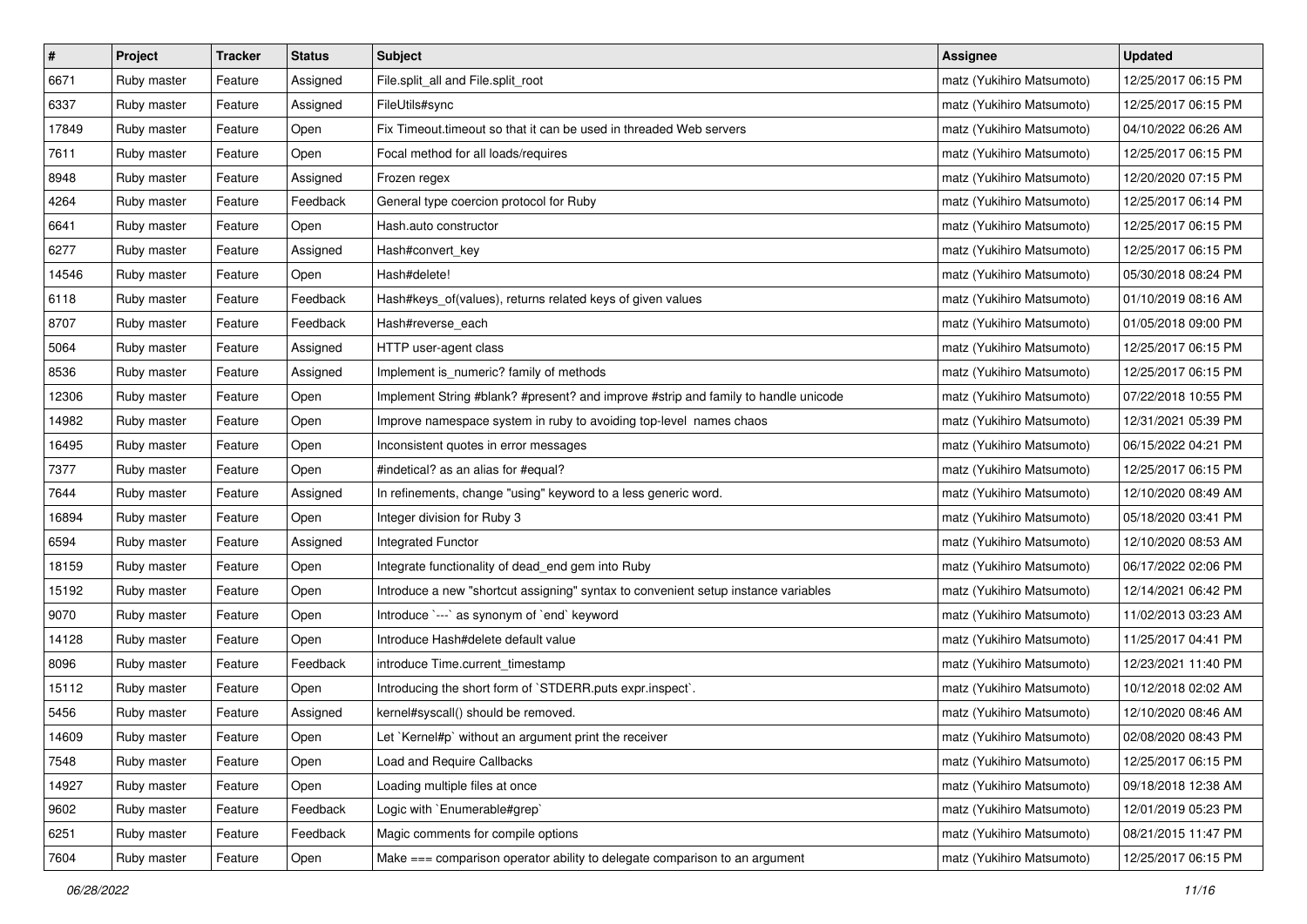| $\sharp$ | Project     | <b>Tracker</b> | <b>Status</b> | <b>Subject</b>                                                                                                   | <b>Assignee</b>           | <b>Updated</b>      |
|----------|-------------|----------------|---------------|------------------------------------------------------------------------------------------------------------------|---------------------------|---------------------|
| 6413     | Ruby master | Feature        | Assigned      | Make Dir.entries default to Dir.entries(Dir.pwd)                                                                 | matz (Yukihiro Matsumoto) | 12/25/2017 06:15 PM |
| 10498    | Ruby master | Feature        | Open          | Make `loop` yield a counter                                                                                      | matz (Yukihiro Matsumoto) | 01/05/2018 09:01 PM |
| 11627    | Ruby master | Feature        | Open          | make `nonzero` an alias of `nonzero?`                                                                            | matz (Yukihiro Matsumoto) | 12/23/2021 11:43 PM |
| 9123     | Ruby master | Feature        | Open          | Make Numeric#nonzero? behavior consistent with Numeric#zero?                                                     | matz (Yukihiro Matsumoto) | 06/11/2019 12:55 PM |
| 8371     | Ruby master | Feature        | Feedback      | Make some enumerators mimic arrays                                                                               | matz (Yukihiro Matsumoto) | 06/02/2013 04:11 PM |
| 7503     | Ruby master | Feature        | Assigned      | make timeout.rb async-interrupt safe by default                                                                  | matz (Yukihiro Matsumoto) | 12/25/2017 06:15 PM |
| 8365     | Ruby master | Feature        | Feedback      | Make variables objects                                                                                           | matz (Yukihiro Matsumoto) | 08/19/2016 07:21 PM |
| 11882    | Ruby master | Feature        | Open          | Map or NamedMap                                                                                                  | matz (Yukihiro Matsumoto) | 01/17/2021 01:31 PM |
| 9768     | Ruby master | Feature        | Assigned      | Method that is visible only within a certain module/class                                                        | matz (Yukihiro Matsumoto) | 04/25/2014 06:43 AM |
| 11087    | Ruby master | Feature        | Feedback      | Method to retrieve {local, global, instance} variables as a Hash                                                 | matz (Yukihiro Matsumoto) | 06/12/2015 09:13 AM |
| 6810     | Ruby master | Feature        | Assigned      | module A::B; end` is not equivalent to `module A; module B; end; end` with respect to constant<br>lookup (scope) | matz (Yukihiro Matsumoto) | 12/10/2020 09:22 AM |
| 5628     | Ruby master | Feature        | Feedback      | Module#basename                                                                                                  | matz (Yukihiro Matsumoto) | 08/29/2020 05:01 PM |
| 15837    | Ruby master | Feature        | Open          | Module#name_components                                                                                           | matz (Yukihiro Matsumoto) | 05/08/2019 10:29 AM |
| 11779    | Ruby master | <b>Bug</b>     | Feedback      | Module#using does not make sense as a method                                                                     | matz (Yukihiro Matsumoto) | 06/17/2021 09:58 AM |
| 8026     | Ruby master | Feature        | Feedback      | Need Module#prepended modules                                                                                    | matz (Yukihiro Matsumoto) | 01/16/2020 06:12 AM |
| 5445     | Ruby master | Feature        | Assigned      | Need RUBYOPT -r before ARGV -r                                                                                   | matz (Yukihiro Matsumoto) | 12/25/2017 06:15 PM |
| 6596     | Ruby master | Feature        | Assigned      | New method `Array#indexes`                                                                                       | matz (Yukihiro Matsumoto) | 07/29/2020 01:41 AM |
| 5389     | Ruby master | Feature        | Assigned      | New method Enumerator#iterate                                                                                    | matz (Yukihiro Matsumoto) | 12/25/2017 06:15 PM |
| 5749     | Ruby master | Feature        | Assigned      | new method String#match_all needed                                                                               | matz (Yukihiro Matsumoto) | 12/25/2017 06:15 PM |
| 6293     | Ruby master | Feature        | Assigned      | new queue / blocking queues                                                                                      | matz (Yukihiro Matsumoto) | 12/25/2017 06:15 PM |
| 4521     | Ruby master | Feature        | Assigned      | NoMethodError#message may take very long to execute                                                              | matz (Yukihiro Matsumoto) | 12/25/2017 06:14 PM |
| 17184    | Ruby master | Feature        | Open          | No stdlib function to perform simple string replacement                                                          | matz (Yukihiro Matsumoto) | 02/23/2021 09:27 PM |
| 5514     | Ruby master | Feature        | Feedback      | Numeric III quotient I quotrem IIII                                                                              | matz (Yukihiro Matsumoto) | 12/10/2020 08:49 AM |
| 5521     | Ruby master | Feature        | Feedback      | Numeric#rational? <sup>[]</sup> Numeric#complex? <sup>[]</sup> Numeric#float? <sup>[10]</sup>                    | matz (Yukihiro Matsumoto) | 12/10/2020 08:49 AM |
| 8663     | Ruby master | Feature        | Open          | Officialy alias ArgumentError to ArgError                                                                        | matz (Yukihiro Matsumoto) | 08/09/2013 07:42 PM |
| 8804     | Ruby master | Feature        | Open          | ONCE syntax                                                                                                      | matz (Yukihiro Matsumoto) | 01/04/2020 08:26 PM |
| 6739     | Ruby master | Feature        | Feedback      | One-line rescue statement should support specifying an exception class                                           | matz (Yukihiro Matsumoto) | 05/18/2016 12:42 AM |
| 17291    | Ruby master | Feature        | Assigned      | Optimize __send__ call                                                                                           | matz (Yukihiro Matsumoto) | 01/12/2021 05:47 AM |
| 17288    | Ruby master | Feature        | Open          | Optimize _send_call with a literal method name                                                                   | matz (Yukihiro Matsumoto) | 10/30/2020 12:17 AM |
| 9614     | Ruby master | Feature        | Open          | ordering of non-Hash items which use st_internally                                                               | matz (Yukihiro Matsumoto) | 01/05/2018 09:00 PM |
| 6817     | Ruby master | Feature        | Open          | Partial application                                                                                              | matz (Yukihiro Matsumoto) | 12/25/2017 06:15 PM |
| 11816    | Ruby master | Feature        | Assigned      | Partial safe navigation operator                                                                                 | matz (Yukihiro Matsumoto) | 04/14/2020 08:02 AM |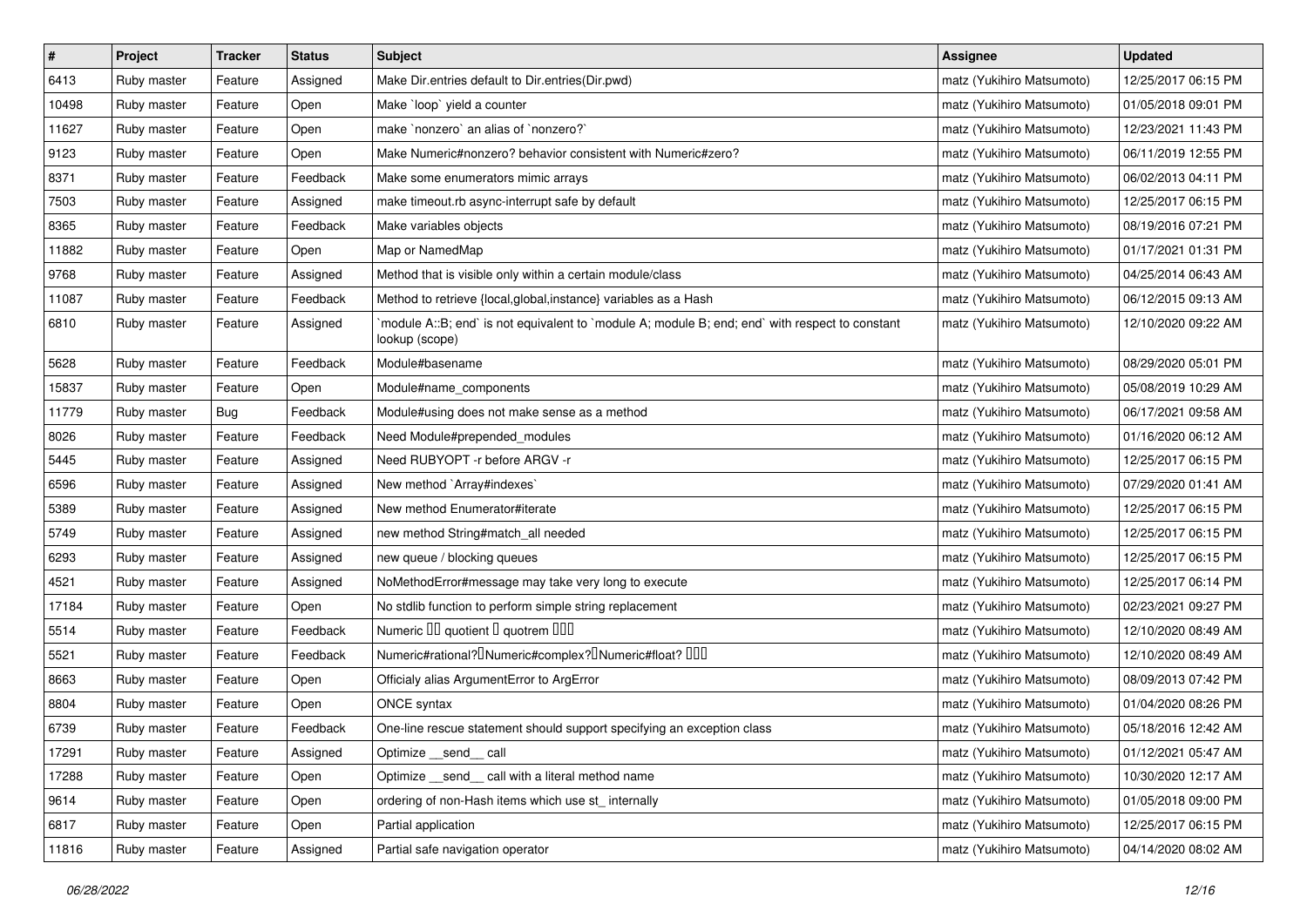| $\pmb{\#}$ | Project     | <b>Tracker</b> | <b>Status</b> | <b>Subject</b>                                                              | Assignee                  | <b>Updated</b>      |
|------------|-------------|----------------|---------------|-----------------------------------------------------------------------------|---------------------------|---------------------|
| 6697       | Ruby master | Feature        | Feedback      | [PATCH] Add Kernel#Symbol conversion method like String(), Array() etc.     | matz (Yukihiro Matsumoto) | 12/25/2017 06:15 PM |
| 11735      | Ruby master | Feature        | Open          | Porting String#squish and String#squish! from Ruby on Rails' Active Support | matz (Yukihiro Matsumoto) | 06/24/2016 08:02 AM |
| 5007       | Ruby master | Feature        | Assigned      | Proc#call_under: Unifying instance_eval and instance_exec                   | matz (Yukihiro Matsumoto) | 04/19/2018 07:57 AM |
| 16461      | Ruby master | Feature        | Assigned      | Proc#using                                                                  | matz (Yukihiro Matsumoto) | 12/10/2020 09:10 AM |
| 8271       | Ruby master | Feature        | Assigned      | Proposal for moving to a more visible, formal process for feature requests  | matz (Yukihiro Matsumoto) | 12/23/2021 11:40 PM |
| 6648       | Ruby master | Feature        | Assigned      | Provide a standard API for retrieving all command-line flags passed to Ruby | matz (Yukihiro Matsumoto) | 12/25/2017 06:15 PM |
| 4824       | Ruby master | Feature        | Assigned      | Provide method Kernel#executed?                                             | matz (Yukihiro Matsumoto) | 03/05/2018 04:57 AM |
| 8164       | Ruby master | Feature        | Assigned      | Public/Private                                                              | matz (Yukihiro Matsumoto) | 12/10/2020 08:50 AM |
| 14397      | Ruby master | Feature        | Assigned      | public, protected and private should return their arguments instead of self | matz (Yukihiro Matsumoto) | 12/10/2018 07:08 AM |
| 5781       | Ruby master | Feature        | Assigned      | Query attributes (attribute methods ending in `?` mark)                     | matz (Yukihiro Matsumoto) | 01/10/2020 06:34 AM |
| 11517      | Ruby master | Feature        | Open          | Queue enhancement - conditional pop                                         | matz (Yukihiro Matsumoto) | 09/17/2015 09:02 PM |
| 11518      | Ruby master | Feature        | Open          | Queue enhancement - promote! and promote_all!                               | matz (Yukihiro Matsumoto) | 09/17/2015 08:40 PM |
| 6317       | Ruby master | Feature        | Assigned      | Range#cover?000000Range00000000000000000000                                 | matz (Yukihiro Matsumoto) | 12/25/2017 06:15 PM |
| 7580       | Ruby master | Feature        | Assigned      | Range translation                                                           | matz (Yukihiro Matsumoto) | 06/11/2018 09:51 AM |
| 15723      | Ruby master | Misc           | Feedback      | Reconsider numbered parameters                                              | matz (Yukihiro Matsumoto) | 10/03/2019 07:16 PM |
| 9704       | Ruby master | Feature        | Open          | Refinements as files instead of modules                                     | matz (Yukihiro Matsumoto) | 10/11/2016 06:36 PM |
| 13129      | Ruby master | Feature        | Assigned      | Refinements cannot refine method_missing and respond_to_missing?            | matz (Yukihiro Matsumoto) | 07/03/2021 10:45 PM |
| 11704      | Ruby master | Bug            | Assigned      | Refinements only get "used" once in loop                                    | matz (Yukihiro Matsumoto) | 04/14/2016 02:45 AM |
| 15445      | Ruby master | Feature        | Open          | Reject '.123' in Float() method                                             | matz (Yukihiro Matsumoto) | 01/10/2019 07:59 AM |
| 6354       | Ruby master | Feature        | Assigned      | Remove escape (break/return/redo/next support) from class/module scope      | matz (Yukihiro Matsumoto) | 12/25/2017 06:15 PM |
| 7702       | Ruby master | Feature        | Open          | Remove Proc#binding                                                         | matz (Yukihiro Matsumoto) | 07/15/2019 07:39 PM |
| 10541      | Ruby master | Misc           | Open          | Remove shorthand string interpolation syntax                                | matz (Yukihiro Matsumoto) | 10/08/2015 05:44 PM |
| 10287      | Ruby master | Feature        | Open          | rename COLON3 to COLON2_HEAD.                                               | matz (Yukihiro Matsumoto) | 07/27/2021 09:34 AM |
| 6445       | Ruby master | Feature        | Assigned      | request for default length/position on string index                         | matz (Yukihiro Matsumoto) | 12/25/2017 06:15 PM |
| 5643       | Ruby master | Feature        | Assigned      | require/load options and binding option                                     | matz (Yukihiro Matsumoto) | 12/25/2017 06:15 PM |
| 7848       | Ruby master | Feature        | Open          | Restore default state for core ruby objects                                 | matz (Yukihiro Matsumoto) | 12/25/2017 06:15 PM |
| 6219       | Ruby master | Feature        | Feedback      | Return value of Hash#store                                                  | matz (Yukihiro Matsumoto) | 12/10/2020 08:46 AM |
| 8232       | Ruby master | Feature        | Open          | Rudiments of abstract algebra in Ruby                                       | matz (Yukihiro Matsumoto) | 04/09/2013 01:47 AM |
| 6367       | Ruby master | Feature        | Feedback      | #same? for Enumerable                                                       | matz (Yukihiro Matsumoto) | 12/25/2017 06:15 PM |
| 5741       | Ruby master | Feature        | Assigned      | Secure Erasure of Passwords                                                 | matz (Yukihiro Matsumoto) | 12/25/2017 06:15 PM |
| 16992      | Ruby master | Feature        | Open          | Sets: officially ordered                                                    | matz (Yukihiro Matsumoto) | 09/03/2020 02:08 PM |
| 7511       | Ruby master | Feature        | Feedback      | short-circuiting logical implication operator                               | matz (Yukihiro Matsumoto) | 12/10/2020 08:55 AM |
| 6841       | Ruby master | Feature        | Assigned      | Shorthand for Assigning Return Value of Method to Self                      | matz (Yukihiro Matsumoto) | 12/10/2020 08:53 AM |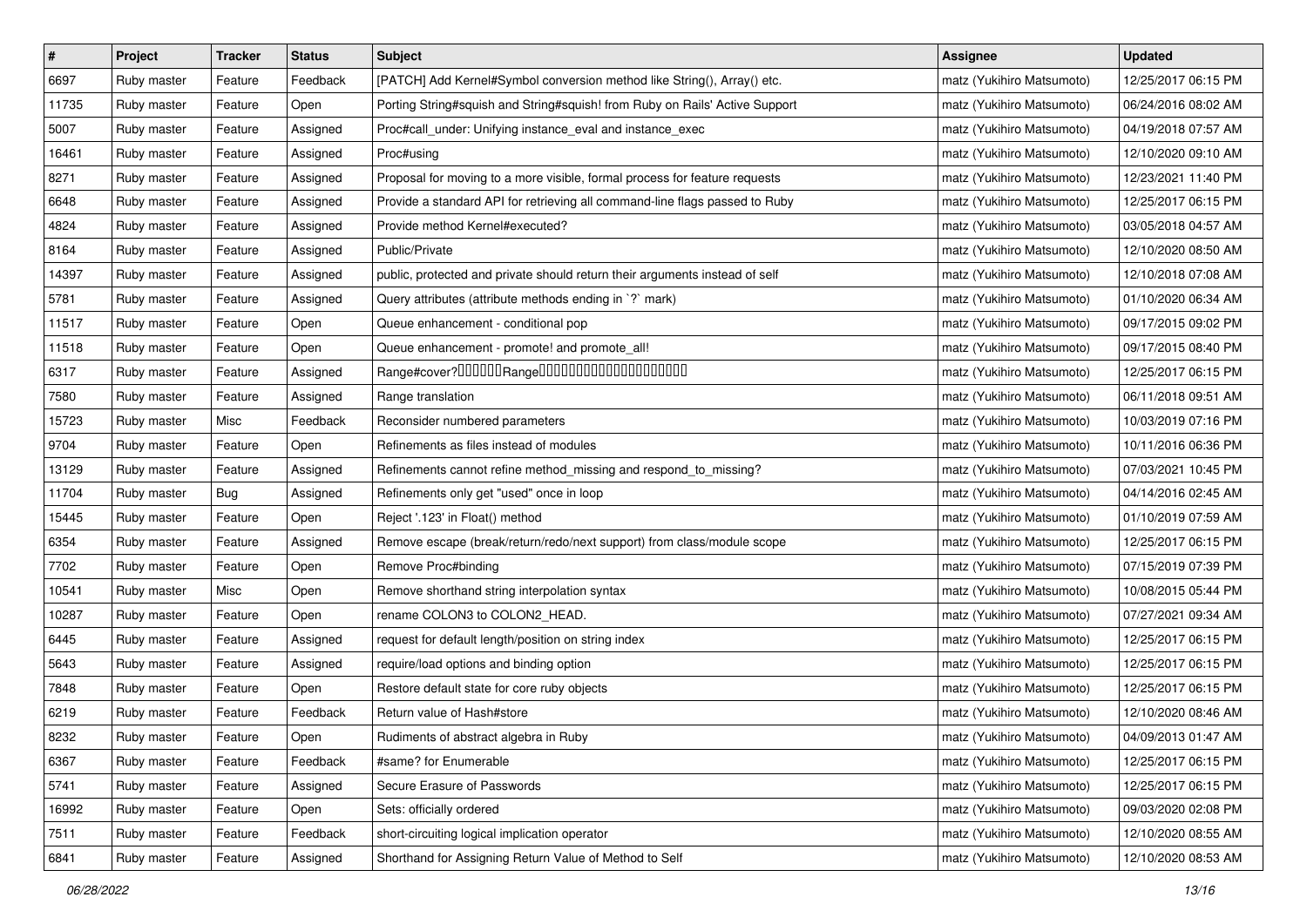| $\#$  | Project     | <b>Tracker</b> | <b>Status</b> | Subject                                                                                                                          | Assignee                                | <b>Updated</b>      |
|-------|-------------|----------------|---------------|----------------------------------------------------------------------------------------------------------------------------------|-----------------------------------------|---------------------|
| 12075 | Ruby master | Feature        | Feedback      | some container#nonempty?                                                                                                         | matz (Yukihiro Matsumoto)               | 10/07/2021 03:11 AM |
| 11028 | Ruby master | Feature        | Assigned      | standalone running single file ( zipped archives of ruby code) running **without installation** using<br>" 'aem install          | matz (Yukihiro Matsumoto)               | 04/04/2015 01:44 AM |
| 13303 | Ruby master | Feature        | Feedback      | String#any? as !String#empty?                                                                                                    | matz (Yukihiro Matsumoto)               | 02/23/2021 05:14 PM |
| 12745 | Ruby master | Feature        | Feedback      | String#(g)sub(!) should pass a MatchData to the block, not a String                                                              | matz (Yukihiro Matsumoto)               | 11/03/2021 11:46 PM |
| 6802  | Ruby master | Feature        | Assigned      | String#scan should have equivalent yielding MatchData                                                                            | matz (Yukihiro Matsumoto)               | 12/25/2017 06:15 PM |
| 5558  | Ruby master | Feature        | Assigned      | String#% strange arity errors                                                                                                    | matz (Yukihiro Matsumoto)               | 12/25/2017 06:15 PM |
| 7349  | Ruby master | Feature        | Assigned      | Struct#inspect needs more meaningful output                                                                                      | matz (Yukihiro Matsumoto)               | 12/25/2017 06:15 PM |
| 12861 | Ruby master | Feature        | Feedback      | super in a block can be either lexically or dynamically scoped depending on how the block is invoked                             | matz (Yukihiro Matsumoto)               | 12/21/2016 05:20 PM |
| 6806  | Ruby master | Feature        | Feedback      | Support functional programming: forbid instance/class variables for ModuleName::method_name,<br>allow for ModuleName.method name | matz (Yukihiro Matsumoto)               | 12/10/2020 08:53 AM |
| 5825  | Ruby master | Feature        | Assigned      | Sweet instance var assignment in the object initializer                                                                          | matz (Yukihiro Matsumoto)               | 12/10/2020 08:53 AM |
| 7795  | Ruby master | Feature        | Open          | Symbol.defined? and/or to_existing_symbol                                                                                        | matz (Yukihiro Matsumoto)               | 12/25/2017 06:15 PM |
| 10064 | Ruby master | Feature        | Feedback      | &:symbol in when clause                                                                                                          | matz (Yukihiro Matsumoto)               | 01/05/2018 09:01 PM |
| 4592  | Ruby master | Feature        | Assigned      | Tempfile0000000                                                                                                                  | matz (Yukihiro Matsumoto)               | 12/25/2017 06:14 PM |
| 8478  | Ruby master | Feature        | Open          | The hash returned by Enumerable#group_by should have an empty array for its default value                                        | matz (Yukihiro Matsumoto)               | 06/04/2013 03:56 PM |
| 5673  | Ruby master | Feature        | Feedback      | undef_method probably doesn't need to raise an error                                                                             | matz (Yukihiro Matsumoto)               | 12/25/2017 06:15 PM |
| 15764 | Ruby master | <b>Bug</b>     | Open          | Whitespace and control characters should not be permitted in tokens                                                              | matz (Yukihiro Matsumoto)               | 04/22/2019 07:48 AM |
| 9816  | Ruby master | Feature        | Assigned      | 00000000000000000000                                                                                                             | matz (Yukihiro Matsumoto)               | 10/28/2014 08:29 AM |
| 8061  | Ruby master | Feature        | Open          | 000000000000000                                                                                                                  | matz (Yukihiro Matsumoto)               | 12/25/2017 06:15 PM |
| 18439 | Ruby master | Feature        | Open          | Support YJIT for VC++                                                                                                            | maximecb (Maxime<br>Chevalier-Boisvert) | 01/10/2022 11:29 PM |
| 6973  | Ruby master | Feature        | Assigned      | Add an #integral? method to Numeric to test for whole-number values                                                              | mrkn (Kenta Murata)                     | 12/25/2017 06:15 PM |
| 14476 | Ruby master | Feature        | Assigned      | Adding same_all? for checking whether all items in an Array are same                                                             | mrkn (Kenta Murata)                     | 08/28/2020 01:10 PM |
| 16350 | Ruby master | Feature        | Assigned      | ArithmeticSequence#member? can result in infinite loop                                                                           | mrkn (Kenta Murata)                     | 05/29/2020 10:26 PM |
| 3647  | Ruby master | Feature        | Feedback      | Array#sample(n, replace=false)                                                                                                   | mrkn (Kenta Murata)                     | 03/11/2020 02:09 AM |
| 5133  | Ruby master | Feature        | Assigned      | Array#unzip as an alias of Array#transpose                                                                                       | mrkn (Kenta Murata)                     | 12/25/2017 06:15 PM |
| 6857  | Ruby master | Feature        | Assigned      | bigdecimal/math BigMath.E/BigMath.exp R. P. Feynman inspired optimization                                                        | mrkn (Kenta Murata)                     | 12/25/2017 06:15 PM |
| 18677 | Ruby master | Bug            | Assigned      | BigDecimal#power (**) returns FloatDomainError when passing an infinite parameter                                                | mrkn (Kenta Murata)                     | 04/20/2022 02:04 AM |
| 5179  | Ruby master | Bug            | Assigned      | Complex#rationalize and to_r with approximate zeros                                                                              | mrkn (Kenta Murata)                     | 01/17/2020 03:00 AM |
| 8295  | Ruby master | Feature        | Assigned      | Float I Rational 0000000000000 BigDecimal 0000000                                                                                | mrkn (Kenta Murata)                     | 12/25/2017 06:15 PM |
| 5310  | Ruby master | Feature        | Assigned      | Integral objects                                                                                                                 | mrkn (Kenta Murata)                     | 12/25/2017 06:15 PM |
| 7321  | Ruby master | Feature        | Assigned      | Newton.#nsolve 00 2 0000000000                                                                                                   | mrkn (Kenta Murata)                     | 12/25/2017 06:15 PM |
| 5522  | Ruby master | Feature        | Feedback      | Numeric#finite? Numeric#infinite? INumeric#nan? IIII                                                                             | mrkn (Kenta Murata)                     | 12/10/2020 08:54 AM |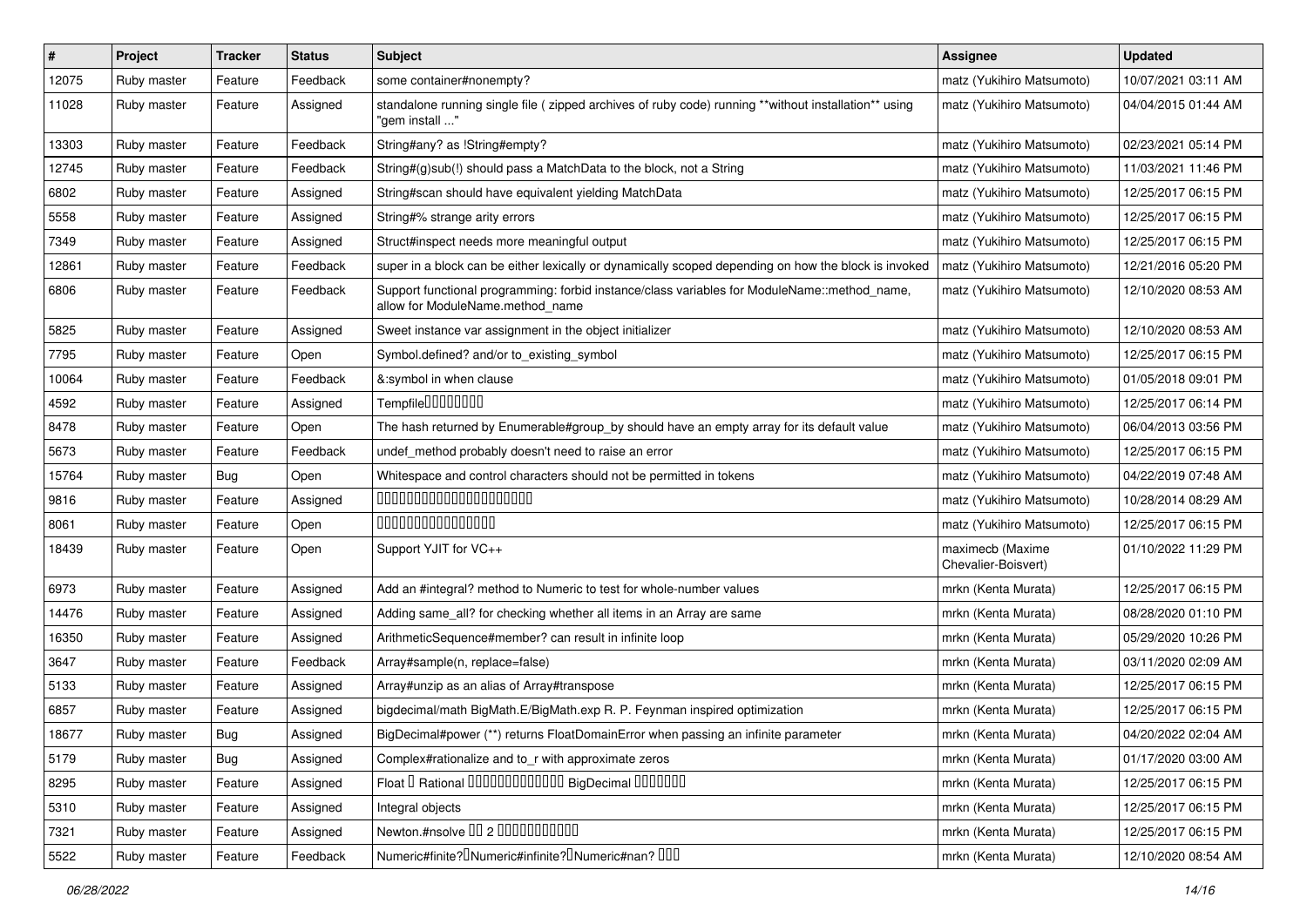| $\pmb{\#}$ | Project     | <b>Tracker</b> | <b>Status</b> | Subject                                                                                                      | <b>Assignee</b>         | <b>Updated</b>      |
|------------|-------------|----------------|---------------|--------------------------------------------------------------------------------------------------------------|-------------------------|---------------------|
| 10782      | Ruby master | Feature        | Assigned      | Patch: Add constants for BigDecimal for ZERO, ONE, TEN                                                       | mrkn (Kenta Murata)     | 05/21/2015 08:13 AM |
| 17339      | Ruby master | Feature        | Assigned      | Semantic grouping with BigDecimal#to_s                                                                       | mrkn (Kenta Murata)     | 12/20/2021 12:39 PM |
| 5654       | Ruby master | Feature        | Assigned      | Introduce global lock to avoid concurrent require                                                            | nahi (Hiroshi Nakamura) | 12/25/2017 06:15 PM |
| 5461       | Ruby master | Feature        | Assigned      | Add pipelining to Net::HTTP                                                                                  | naruse (Yui NARUSE)     | 12/25/2017 06:15 PM |
| 15940      | Ruby master | Feature        | Open          | Coerce symbols internal fstrings in UTF8 rather than ASCII to better share memory with string literals       | naruse (Yui NARUSE)     | 07/30/2019 04:17 AM |
| 15931      | Ruby master | Feature        | Open          | encoding for CESU-8                                                                                          | naruse (Yui NARUSE)     | 12/20/2019 05:42 AM |
| 17111      | Ruby master | Feature        | Assigned      | Improve performance of Net::HTTPHeader#set_form by 40%                                                       | naruse (Yui NARUSE)     | 08/10/2020 05:36 AM |
| 15007      | Ruby master | Misc           | Open          | Let all Init xxx and extension APIs frequently called from init code paths be considered cold                | naruse (Yui NARUSE)     | 12/06/2018 11:05 AM |
| 7892       | Ruby master | <b>Bug</b>     | Open          | MIME encoding bug of NKF.nkf                                                                                 | naruse (Yui NARUSE)     | 12/25/2017 06:15 PM |
| 16559      | Ruby master | Feature        | Open          | Net::HTTP#request injects "Connection: close" header if #started? is false, wasting HTTP server<br>resources | naruse (Yui NARUSE)     | 05/28/2020 07:37 PM |
| 9020       | Ruby master | Feature        | Assigned      | Net::HTTPResponse predicate/query methods                                                                    | naruse (Yui NARUSE)     | 12/25/2017 06:15 PM |
| 5764       | Ruby master | Feature        | Assigned      | Net::HTTP should assume HTTP/0.9 on unexpected responses                                                     | naruse (Yui NARUSE)     | 07/15/2019 05:06 PM |
| 13221      | Ruby master | Feature        | Assigned      | [PATCH] gems/bundled_gems: add "curses" RubyGem                                                              | naruse (Yui NARUSE)     | 09/25/2017 06:32 PM |
| 10628      | Ruby master | Misc           | Open          | Peformance of URI module                                                                                     | naruse (Yui NARUSE)     | 12/26/2014 04:08 PM |
| 3388       | Ruby master | Feature        | Feedback      | regexp support for start_with? and end_with?                                                                 | naruse (Yui NARUSE)     | 12/25/2017 06:02 PM |
| 18371      | Ruby master | Misc           | Assigned      | Release branches (release information in general)                                                            | naruse (Yui NARUSE)     | 03/23/2022 10:32 PM |
| 6265       | Ruby master | Feature        | Assigned      | Remove 'useless' 'concatenation' syntax                                                                      | naruse (Yui NARUSE)     | 08/10/2016 02:36 AM |
| 11526      | Ruby master | <b>Bug</b>     | Assigned      | Streaming HTTP requests are not idempotent and should not be retried                                         | naruse (Yui NARUSE)     | 07/01/2019 09:16 PM |
| 17638      | Ruby master | Feature        | Assigned      | Support backtracing with the libbacktrace library                                                            | naruse (Yui NARUSE)     | 03/05/2021 03:40 PM |
| 7652       | Ruby master | Feature        | Feedback      | Add FreeMiNT support to Ruby                                                                                 | nobu (Nobuyoshi Nakada) | 12/25/2017 06:15 PM |
| 8973       | Ruby master | <b>Bug</b>     | Feedback      | Allow to configure archlibdir for multiarch                                                                  | nobu (Nobuyoshi Nakada) | 06/16/2022 08:22 AM |
| 8959       | Ruby master | Feature        | Assigned      | Allow top level prepend                                                                                      | nobu (Nobuyoshi Nakada) | 10/16/2013 03:22 AM |
| 8449       | Ruby master | Feature        | Open          | Array#ary_plus always returns an array                                                                       | nobu (Nobuyoshi Nakada) | 06/02/2013 04:23 PM |
| 9010       | Ruby master | Bug            | Assigned      | /configure --prefix= cannot handle directories with spaces                                                   | nobu (Nobuyoshi Nakada) | 04/26/2021 10:38 PM |
| 16836      | Ruby master | Bug            | Assigned      | configure-time LDFLAGS leak into ruby pkg-config file                                                        | nobu (Nobuyoshi Nakada) | 08/14/2021 09:10 AM |
| 10416      | Ruby master | <b>Bug</b>     | Open          | Create mechanism for updating of Unicode data files downstreams when we want                                 | nobu (Nobuyoshi Nakada) | 10/08/2021 06:40 AM |
| 6360       | Ruby master | <b>Bug</b>     | Assigned      | Debug information build even without requesting it                                                           | nobu (Nobuyoshi Nakada) | 01/05/2018 09:00 PM |
| 13577      | Ruby master | Feature        | Assigned      | Digest file accidentally receives File object but uses file path                                             | nobu (Nobuyoshi Nakada) | 05/20/2017 06:50 PM |
| 2324       | Ruby master | Feature        | Assigned      | Dir instance methods for relative path                                                                       | nobu (Nobuyoshi Nakada) | 12/25/2017 05:58 PM |
| 13378      | Ruby master | Feature        | Open          | Eliminate 4 of 8 syscalls when requiring file by absolute path                                               | nobu (Nobuyoshi Nakada) | 06/16/2017 07:57 AM |
| 7394       | Ruby master | Feature        | Assigned      | Enumerable#find ifnone parameter could be non-callable                                                       | nobu (Nobuyoshi Nakada) | 02/10/2021 09:32 AM |
| 14971      | Ruby master | <b>Bug</b>     | Open          | error: implicit declaration of function 'rb_vm_call0                                                         | nobu (Nobuyoshi Nakada) | 09/06/2018 03:53 AM |